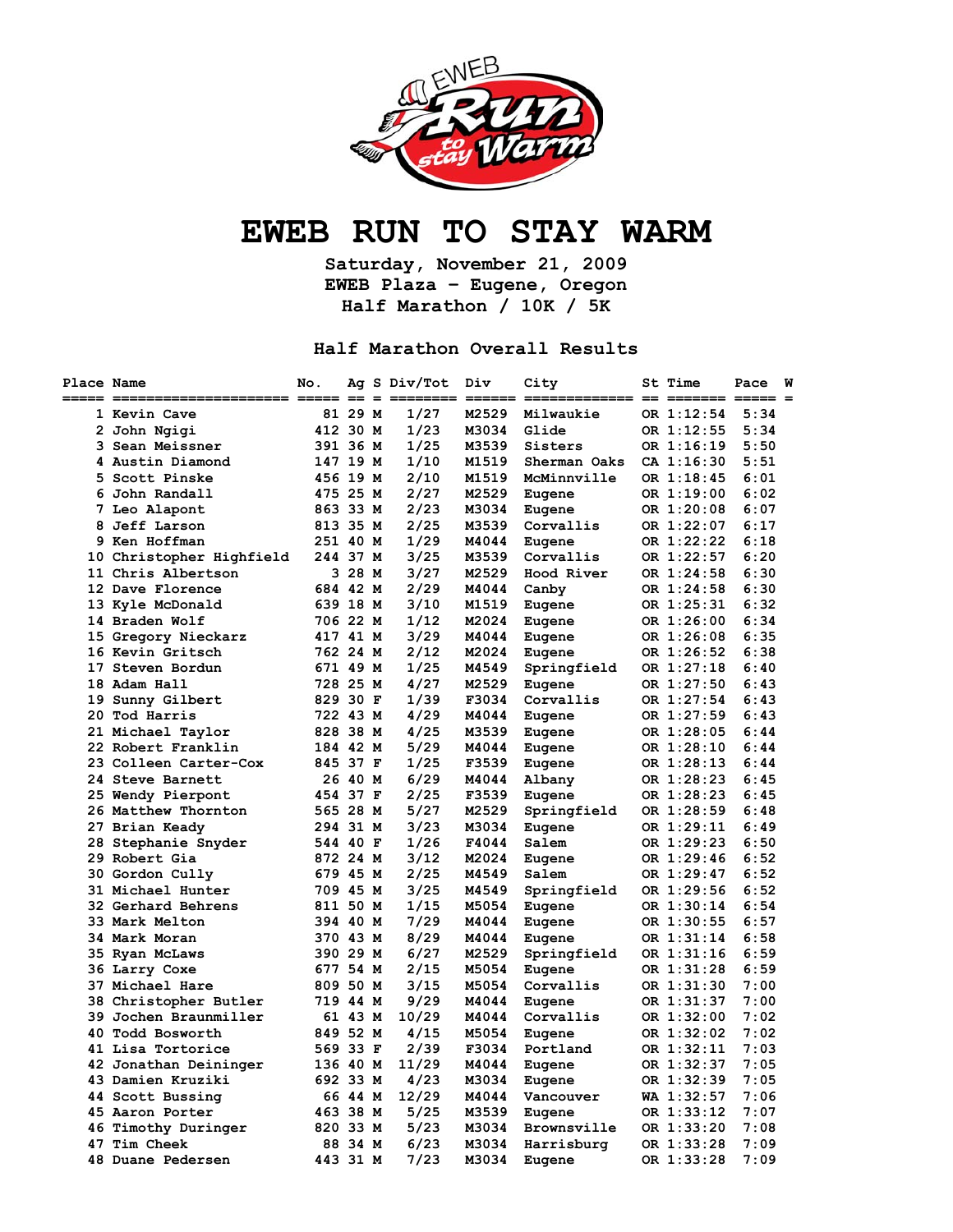|     | 49 Jason Haqan        | 647 36 M | 6/25  | M3539 | Eugene                   | OR 1:33:46 | 7:10 |
|-----|-----------------------|----------|-------|-------|--------------------------|------------|------|
|     | 50 Justin Dunlap      | 161 29 M | 7/27  | M2529 | Portland                 | OR 1:33:48 | 7:10 |
|     | 51 Denise Bourassa    | 672 40 F | 2/26  | F4044 | Eugene                   | OR 1:33:52 | 7:10 |
|     | 52 Scott Leonard      | 814 41 M | 13/29 | M4044 | Corvallis                | OR 1:33:55 | 7:11 |
|     |                       |          |       |       |                          |            |      |
|     | 53 Elijah Perkins     | 775 28 M | 8/27  | M2529 | Eugene                   | OR 1:34:01 | 7:11 |
|     | 54 Chris Turek        | 571 33 M | 8/23  | M3034 | Eugene                   | OR 1:34:09 | 7:12 |
|     | 55 Colleen Wedin      | 595 40 F | 3/26  | F4044 | Eugene                   | OR 1:34:12 | 7:12 |
|     | 56 Terra Yates        | 816 36 F | 3/25  | F3539 | Salem                    | OR 1:34:31 | 7:13 |
| 57. |                       | 697 25 M | 9/27  | M2529 |                          | OR 1:34:41 | 7:14 |
|     | Sean Severe           |          |       |       | Veneta                   |            |      |
|     | 58 Glen Pak           | 847 29 M | 10/27 | M2529 | Portland                 | OR 1:35:42 | 7:19 |
|     | 59 Nathan Leavitt     | 327 18 M | 4/10  | M1519 | Springfield              | OR 1:36:01 | 7:20 |
|     | 60 Stanley Hall       | 790 55 M | 1/16  | M5559 | Eugene                   | OR 1:36:09 | 7:21 |
|     | 61 Dave Kofranck      | 312 40 M | 14/29 | M4044 | Eugene                   | OR 1:36:28 | 7:22 |
|     |                       |          |       |       |                          |            |      |
|     | 62 Richard Clark      | 787 55 M | 2/16  | M5559 | Eugene                   | OR 1:37:14 | 7:26 |
|     | 63 Jeff Walker        | 713 58 M | 3/16  | M5559 | Lebanon                  | OR 1:37:15 | 7:26 |
|     | 64 Shannon Harty      | 224 28 F | 1/25  | F2529 | Eugene                   | OR 1:37:35 | 7:27 |
|     | 65 Jesse Bacigalupi   | 14 33 M  | 9/23  | M3034 | Roseburg                 | OR 1:37:39 | 7:28 |
|     | 66 Wes Christopher    | 93 37 M  | 7/25  | M3539 | Portland                 | OR 1:37:49 | 7:28 |
|     |                       |          |       |       |                          |            |      |
|     | 67 Joe Canale         | 708 60 M | 1/10  | M6064 | Eugene                   | OR 1:37:53 | 7:29 |
|     | 68 Noel Crownover     | 125 18 M | 5/10  | M1519 | Canyonville              | OR 1:38:15 | 7:30 |
|     | 69 Jimmy Cavezza      | 82 34 M  | 10/23 | M3034 | Springfield              | OR 1:38:29 | 7:32 |
|     | 70 Dan Gray           | 205 49 M | 4/25  | M4549 | Florence                 | OR 1:38:42 | 7:33 |
|     |                       |          |       |       |                          |            |      |
|     | 71 Kristen Beckstead  | 38 36 F  | 4/25  | F3539 | Monroe                   | OR 1:39:38 | 7:37 |
|     | 72 Steve Walters      | 587 29 M | 11/27 | M2529 | Tigard                   | OR 1:39:39 | 7:37 |
|     | 73 Scott Chase        | 86 25 M  | 12/27 | M2529 | Portland                 | OR 1:39:43 | 7:37 |
|     | 74 Steve Mann         | 366 33 M | 11/23 | M3034 | Eugene                   | OR 1:39:56 | 7:38 |
|     | 75 Jerry Stromme      | 553 48 M | 5/25  | M4549 | Eugene                   | OR 1:40:24 | 7:40 |
|     |                       |          |       |       |                          |            |      |
|     | 76 Paul Pearson       | 441 48 M | 6/25  | M4549 | Florence                 | OR 1:40:25 | 7:40 |
|     | 77 Nate Skortman      | 534 34 M | 12/23 | M3034 | Eugene                   | OR 1:40:49 | 7:42 |
|     | 78 Tom Cordior        | 799 46 M | 7/25  | M4549 | Corvallis                | OR 1:40:55 | 7:43 |
|     | 79 Mark Colburn       | 758 30 M | 13/23 | M3034 | Eugene                   | OR 1:41:30 | 7:45 |
|     |                       |          |       |       |                          |            | 7:46 |
|     | 80 Anthony Durazo     | 162 24 M | 4/12  | M2024 | Portland                 | OR 1:41:33 |      |
|     | 81 Steve Stern        | 702 36 M | 8/25  | M3539 | Los Angeles              | CA 1:41:45 | 7:46 |
|     | 82 Mackenzie Magee    | 354 18 F | 1/8   | F1519 | Beaverton                | OR 1:41:46 | 7:47 |
|     | 83 Brian Delahunty    | 137 28 M | 13/27 | M2529 | Seattle                  | WA 1:41:46 | 7:47 |
|     | 84 Mark Freeman       | 185 46 M | 8/25  | M4549 | Springfield              | OR 1:41:46 | 7:47 |
|     |                       |          |       |       |                          |            |      |
|     | 85 Reid Weaver        | 593 27 M | 14/27 | M2529 | Eugene                   | OR 1:41:47 | 7:47 |
|     | 86 John Deroin        | 142 48 M | 9/25  | M4549 | Springfield              | OR 1:41:47 | 7:47 |
|     | 87 Dennis Staples     | 547 67 M | 1/5   | M6569 | Cottage Grove OR 1:42:02 |            | 7:48 |
|     | 88 Michelle Philley   | 452 36 F | 5/25  | F3539 | Eugene                   | OR 1:42:26 | 7:50 |
|     | 89 Pattie Post        | 797 54 F | 1/23  | F5054 | Albany                   | OR 1:42:28 | 7:50 |
|     |                       |          |       |       |                          |            |      |
|     | 90 Jon Oleson         | 654 44 M | 15/29 | M4044 | Junction City OR 1:42:34 |            | 7:50 |
|     | 91 David Jacobs       | 277 46 M | 10/25 | M4549 | Eugene                   | OR 1:42:43 | 7:51 |
|     | 92 Annie Loe          | 827 29 F | 2/25  | F2529 | Eugene                   | OR 1:42:46 | 7:51 |
|     | 93 Sydney Running     | 826 23 F | 1/24  | F2024 | Corvallis                | OR 1:42:53 | 7:52 |
|     |                       |          |       |       |                          |            |      |
|     | 94 Erin Fennerty      | 178 30 F | 3/39  | F3034 | Elmira                   | OR 1:43:05 | 7:53 |
|     | 95 Max Colley         | 104 22 M | 5/12  | M2024 | Eugene                   | OR 1:43:07 | 7:53 |
|     | 96 Shawn Heinze       | 235 39 M | 9/25  | M3539 | Coburg                   | OR 1:43:08 | 7:53 |
|     | 97 Corky Yoder        | 637 50 M | 5/15  | M5054 | Sutherlin                | OR 1:43:08 | 7:53 |
|     | 98 Mike Blystone      | 670 35 M | 10/25 | M3539 |                          | OR 1:43:10 | 7:53 |
|     |                       |          |       |       | Eugene                   |            |      |
|     | 99 Steve Cooper       | 710 56 M | 4/16  | M5559 | Eugene                   | OR 1:43:11 | 7:53 |
|     | 100 Phil Johnson      | 687 38 M | 11/25 | M3539 | Springfield              | OR 1:43:14 | 7:53 |
|     | 101 Sharon Rogers     | 493 48 F | 1/21  | F4549 | Noti                     | OR 1:43:22 | 7:54 |
|     | 102 Larry Williams    | 621 73 M | 1/4   | M7099 | Springfield              | OR 1:43:36 | 7:55 |
|     |                       |          |       |       |                          |            |      |
|     | 103 Mike McCarty      | 804 49 M | 11/25 | M4549 |                          | 1:43:37    | 7:55 |
|     | 104 Todd Thompson     | 564 47 M | 12/25 | M4549 | Springfield              | OR 1:43:53 | 7:56 |
|     | 105 Chris Esparaza    | 848 35 M | 12/25 | M3539 | Eugene                   | OR 1:43:54 | 7:56 |
|     | 106 Dan Poet          | 459 40 M | 16/29 | M4044 | Redmond                  | OR 1:43:56 | 7:56 |
|     |                       |          |       |       |                          |            |      |
|     | 107 Jake Clifton      | 98 28 M  | 15/27 | M2529 | Eugene                   | OR 1:44:08 | 7:57 |
|     | 108 John Barry        | 774 58 M | 5/16  | M5559 | Eugene                   | OR 1:44:25 | 7:59 |
|     | 109 Danielle Curran   | 718 30 F | 4/39  | F3034 | Eugene                   | OR 1:44:25 | 7:59 |
|     | 110 Kerry Marsa Smith | 699 31 F | 5/39  | F3034 | Clackamas                | OR 1:44:48 | 8:00 |
|     |                       |          |       |       |                          |            |      |
|     | 111 Ben Eckstein      | 168 20 M | 6/12  | M2024 | Eugene                   | OR 1:44:52 | 8:01 |
|     | 112 Tom Munkres       | 409 66 M | 2/5   | M6569 | Eugene                   | OR 1:44:57 | 8:01 |
|     | 113 Miriam Hickey     | 812 30 F | 6/39  | F3034 | Eugene                   | OR 1:45:01 | 8:01 |
|     | 114 Trae Richardson   | 487 26 M | 16/27 | M2529 | Eugene                   | OR 1:45:04 | 8:02 |
|     | 115 Sergio Navac      | 658 42 M | 17/29 | M4044 | Eugene                   | OR 1:45:06 | 8:02 |
|     |                       |          |       |       |                          |            |      |
|     | 116 Katie Gilbert     | 196 24 F | 2/24  | F2024 | Eugene                   | OR 1:45:21 | 8:03 |
|     | 117 Brad Stricklin    | 552 19 M | 6/10  | M1519 | Roseburg                 | OR 1:45:26 | 8:03 |
|     | 118 Brian Colley      | 103 28 M | 17/27 | M2529 | Springfield              | OR 1:45:33 | 8:04 |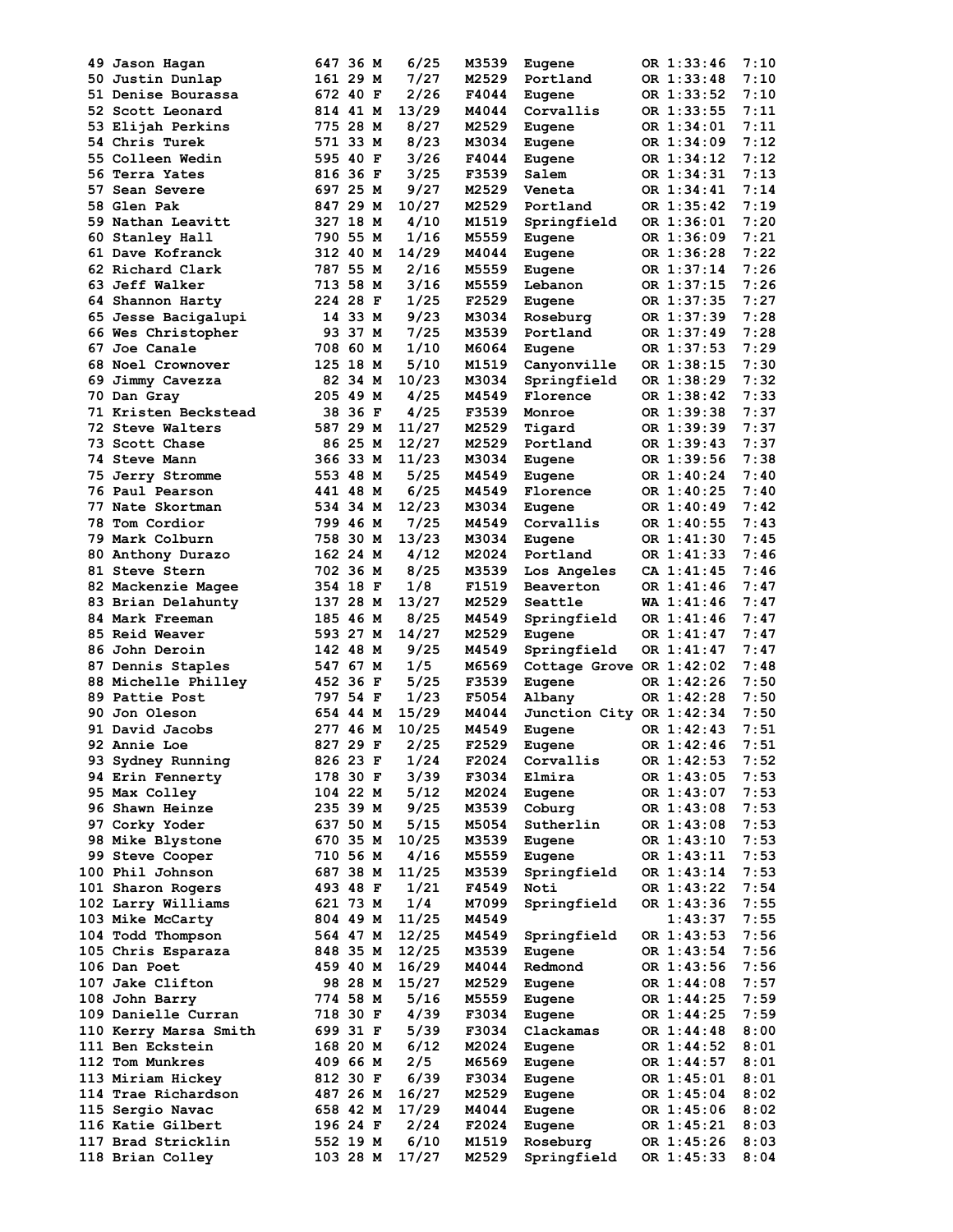| 119 Ed Celestina                       | 83 58 M              | 6/16          | M5559          | Springfield     | OR 1:45:57               | 8:06         |
|----------------------------------------|----------------------|---------------|----------------|-----------------|--------------------------|--------------|
| 120 Mac Strang                         | 704 30 M             | 14/23         | M3034          | Portland        | OR 1:46:03               | 8:06         |
| 121 Kayla Riat                         | 485 19 F             | 2/8           | F1519          | Washougal       | WA 1:46:35               | 8:09         |
| 122 Annalicia Wright                   | 631 20 F             | 3/24          | F2024          | Washougal       | WA 1:46:35               | 8:09         |
| 123 Brad Livingston                    | 642 31 M             | 15/23         | M3034          | Eugene          | OR 1:46:56               | 8:10         |
| 124 Maya Cahn                          | 69 31 F              | 7/39          | F3034          |                 | OR 1:47:04               | 8:11         |
|                                        |                      |               |                | Eugene          |                          |              |
| 125 Tatiana Davalon                    | 800 45 F             | 2/21          | F4549          | Corvallis       | OR 1:47:09               | 8:11         |
| 126 J. Mark Eddy                       | 169 46 M             | 13/25         | M4549          | Eugene          | OR 1:47:11               | 8:11         |
| 127 Tanya Sinko                        | 533 39 F             | 6/25          | F3539          | Myrtle Point    | OR 1:47:35               | 8:13         |
| 128 Paige Lio                          | 341 40 F             | 4/26          | F4044          | Wilsonville     | OR 1:47:37               | 8:13         |
| 129 John Utley                         | 579 41 M             | 18/29         | M4044          | Eugene          | OR 1:47:50               | 8:14         |
| 130 Lane Powell                        | 465 39 M             | 13/25         | M3539          | Bend            | OR 1:48:24               | 8:17         |
| 131 Cress Bates                        | 715 56 M             | 7/16          | M5559          | Eugene          | OR 1:48:43               | 8:18         |
| 132 Joe O'Brien                        | 867 56 M             | 8/16          | M5559          |                 | OR 1:48:48               | 8:19         |
|                                        |                      |               |                | Eugene          |                          |              |
| 133 Richard Cardinaux                  | 74 22 M              | 7/12          | M2024          | Bend            | OR 1:49:18               | 8:21         |
| 134 Randy Smith                        | 541 46 M             | 14/25         | M4549          | Eugene          | OR 1:49:24               | 8:22         |
| 135 Kevin Peterson                     | 656 36 M             | 14/25         | M3539          | Eugene          | OR 1:49:31               | 8:22         |
| 136 Leigh Ammon                        | 752 30 F             | 8/39          | F3034          | Portland        | OR 1:49:52               | 8:24         |
| 137 Jon Kubu                           | 316 37 M             | 15/25         | M3539          | Eugene          | R 1:49:56                | 8:24         |
| 138 Cindy Roe                          | 492 43 F             | 5/26          | F4044          | Eugene          | OR 1:49:59               | 8:24         |
| 139 Carrie Grabowski                   | 780 43 F             | 6/26          | F4044          | Eugene          | OR 1:50:14               | 8:25         |
|                                        |                      |               |                |                 | OR 1:50:22               |              |
| 140 Steven Roybal                      | 501 36 M             | 16/25         | M3539          | Springfield     |                          | 8:26         |
| 141 David Wilkins                      | 667 66 M             | 3/5           | M6569          | Eugene          | OR 1:50:22               | 8:26         |
| 142 Dan White                          | 610 25 M             | 18/27         | M2529          | Eugene          | OR 1:50:27               | 8:26         |
| 143 Joseph Gilg                        | 197 62 M             | 2/10          | M6064          | Eugene          | OR 1:51:09               | 8:30         |
| 144 Nabi Malekzadeh                    | 358 51 M             | 6/15          | M5054          | Eugene          | OR 1:51:10               | 8:30         |
| 145 Connie Mallavia                    | 360 47 F             | 3/21          | F4549          | Eugene          | OR 1:51:15               | 8:30         |
| 146 Darci Craig                        | 785 28 F             | 3/25          | F2529          | Leaburg         | OR 1:51:18               | 8:30         |
| 147 Travis Dickey                      | 148 27 M             | 19/27         | M2529          | Salem           | OR 1:51:23               | 8:31         |
| 148 Tuba Ozkan-Haller                  | 435 40 F             | 7/26          | F4044          | Corvallis       | OR 1:51:25               | 8:31         |
|                                        |                      |               |                |                 |                          |              |
| 149 Shannon Holt                       | 256 41 F             | 8/26          | F4044          | Tualatin        | OR 1:51:28               | 8:31         |
| 150 Tamara Underwood                   | 578 37 F             | 7/25          | F3539          | Eugene          | OR 1:51:32               | 8:31         |
| 151 Kyle Rector                        | 478 23 F             | 4/24          | F2024          | Clackamas       | OR 1:51:42               | 8:32         |
| 152 Karen Edmonds                      | 170 34 F             | 9/39          | F3034          | Eugene          | OR 1:51:46               | 8:32         |
| 153 Lauren Peters                      | 448 26 F             | 4/25          | F2529          | Eugene          | OR 1:51:53               | 8:33         |
| 154 Jessica Montgomery                 | 401 27 F             | 5/25          | F2529          | Portland        | OR 1:51:53               | 8:33         |
| 155 Karla Priaulx                      | 725 38 F             | 8/25          | F3539          | Eugene          | OR 1:51:59               | 8:33         |
|                                        |                      |               |                |                 |                          |              |
| 156 Russ Fillis                        | 682 50 M             | 7/15          | M5054          | Portland        | OR 1:52:05               | 8:34         |
| 157 Jeanne Lansing                     | 693 50 F             | 2/23          | F5054          | Grants Pass     | OR 1:52:09               | 8:34         |
| 158 Terry Froemming                    | 188 59 M             | 9/16          | M5559          | Eugene          | OR 1:52:14               | 8:35         |
| 159 Christian Kaylor                   | 691 34 M             | 16/23         | M3034          | Portland        | OR 1:52:24               | 8:35         |
| 160 Natasha Kuckuck                    | 318 19 F             | 3/8           | F1519          | Salem           | OR 1:52:26               | 8:35         |
| 161 Carrie Copeland                    | 113 36 F             | 9/25          | F3539          | Eugene          | OR 1:52:34               | 8:36         |
| 162 Heather Knox                       | 308 34 F             | 10/39         | F3034          | Bend            | OR 1:52:37               | 8:36         |
| 163 William McCurry                    | 650 37 M             | 17/25         | M3539          | Springfield     | OR 1:52:45               | 8:37         |
|                                        |                      |               |                |                 |                          |              |
| 164 Chelsea Long                       | 344 17 F             | 4/8           | F1519          | Eugene          | OR 1:52:49               | 8:37         |
| 165 Ronnel Curry                       | 791 49 F             | 4/21          | F4549          | Springfield     | OR 1:52:50               | 8:37         |
| 166 Alan Hein                          | 232 48 M             | 15/25         | M4549          | Eugene          | OR 1:52:56               | 8:38         |
| 167 Erica Ramsing                      | 789 22 F             | 5/24          | F2024          | Corvallis       | OR 1:53:07               | 8:39         |
| 168 Natalia Buzina                     | 67 25 F              | 6/25          | F2529          | Seattle         | WA 1:53:13               | 8:39         |
| 169 Rick Carlton                       | 76 52 M              | 8/15          | M5054          | Eugene          | OR 1:53:17               | 8:39         |
| 170 Kathy Roberts                      | 652 60 F             | 1/5           | F6064          | Springfield     | OR 1:53:23               | 8:40         |
| 171 Mike Every                         | 779 36 M             | 18/25         | M3539          |                 | 1:53:27                  | 8:40         |
|                                        |                      |               |                |                 |                          |              |
| 172 Ron Smith                          | 542 60 M             | 3/10          | M6064          | Springfield     | OR 1:53:27               | 8:40         |
| 173 John Holtz                         | 257 49 M             | 16/25         | M4549          | Eugene          | OR 1:53:29               | 8:40         |
| 174 John Thompson                      | 705 24 M             | 8/12          | M2024          | Seattle         | WA 1:53:36               | 8:41         |
| 175 Nadia Dahab                        | 128 27 F             | 7/25          | F2529          | Eugene          | OR 1:53:41               | 8:41         |
| 176 Brian Harris                       | 792 55 M             | 10/16         | M5559          |                 | 1:53:59                  | 8:43         |
| 177 Itoh Sachiko                       | 686 39 F             | 10/25         | F3539          | Eugene          | OR 1:54:16               | 8:44         |
| 178 Ted Cooper                         | 112 42 M             | 19/29         | M4044          | Eugene          | OR 1:54:24               | 8:44         |
|                                        |                      |               |                |                 |                          |              |
| 179 Diana Nicholas                     | 414 50 F             | 3/23          | F5054          | Eugene          | OR 1:54:25               | 8:45         |
| 180 Jeffrey Rosas                      | 498 51 M             | 9/15          | M5054          | Eugene          | OR 1:54:46               | 8:46         |
| 181 Colleen Wright                     | 632 17 F             | 5/8           | F1519          | Washougal       | <b>WA 1:54:55</b>        | 8:47         |
| 182 John Wilkinson                     | 619 38 M             | 19/25         | M3539          | Eugene          | OR 1:54:56               | 8:47         |
| 183 Chris Hatch                        |                      | 10/15         | M5054          | Eugene          | OR 1:54:59               | 8:47         |
|                                        | 225 53 M             |               |                |                 |                          |              |
|                                        |                      |               |                |                 |                          | 8:47         |
| 184 Kyle Flynn                         | 180 48 M             | 17/25         | M4549          | Eugene          | OR 1:55:03               |              |
| 185 Ginger Thramer                     | 566 49 F             | 5/21          | F4549          | Eugene          | OR 1:55:09               | 8:48         |
| 186 Jamey Dennis                       | 850 31 M             | 17/23         | M3034          | Eugene          | OR 1:55:14               | 8:48         |
| 187 Sarah Singleton<br>188 Ben Brasher | 532 44 F<br>731 30 M | 9/26<br>18/23 | F4044<br>M3034 | Salem<br>Eugene | OR 1:55:26<br>OR 1:55:35 | 8:49<br>8:50 |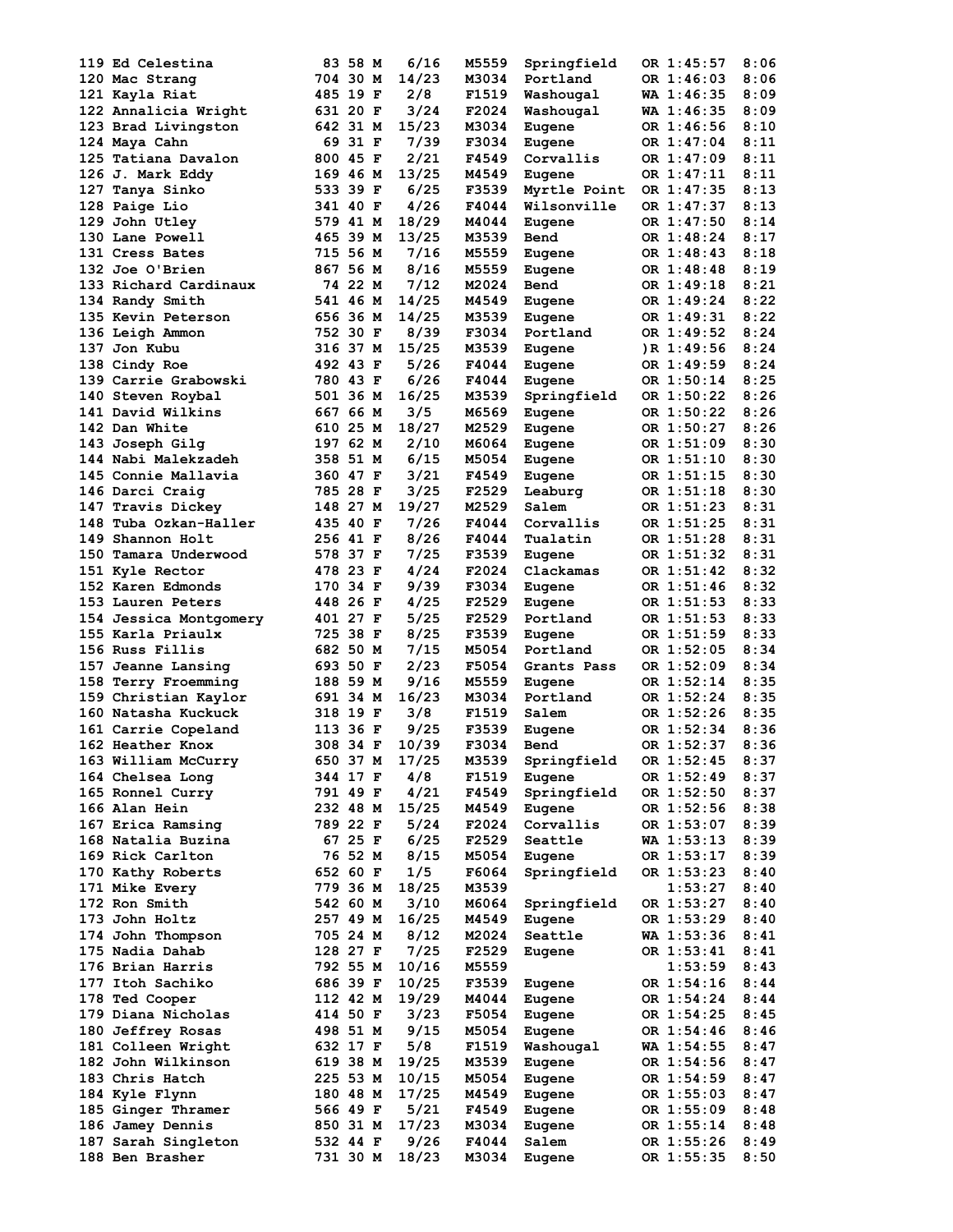| 189 Erin Malone          | 365 28 F | 8/25  | F2529 | Eugene      | OR 1:55:38   | 8:50 |
|--------------------------|----------|-------|-------|-------------|--------------|------|
| 190 Keith Davis          | 132 28 M | 20/27 | M2529 | Albany      | OR 1:55:49   | 8:51 |
| 191 Autumn Lambright     | 319 24 F | 6/24  | F2024 | Eugene      | OR 1:56:17   | 8:53 |
| 192 Janine Berg          | 763 31 F | 11/39 | F3034 | Eugene      | OR 1:56:22   | 8:53 |
|                          | 279 33 F | 12/39 | F3034 |             | OR 1:56:32   | 8:54 |
| 193 Jaime Rae Johnson    |          |       |       | Eugene      |              |      |
| 194 Debbie Baker         | 19 53 F  | 4/23  | F5054 | Saelm       | OR 1:56:32   | 8:54 |
| 195 Suzy Funkhouser      | 189 28 F | 9/25  | F2529 | Portland    | OR 1:56:36   | 8:55 |
| 196 Cody Helander        | 236 22 F | 7/24  | F2024 | Eugene      | OR 1:57:03   | 8:57 |
| 197 Ed Read              | 477 59 M | 11/16 | M5559 | Eugene      | OR 1:57:08   | 8:57 |
| 198 Matthew Richardson   | 486 24 M | 9/12  | M2024 | Richland    | WA 1:57:23   | 8:58 |
| 199 Andrew Jones         | 286 48 M | 18/25 | M4549 | Salem       | OR 1:57:28   | 8:59 |
|                          |          |       |       |             |              |      |
| 200 Rosetta Shatkin      | 796 40 F | 10/26 | F4044 | Florence    | OR 1:57:30   | 8:59 |
| 201 Lynn Galle           | 191 52 F | 5/23  | F5054 | Eugene      | OR 1:57:40   | 8:59 |
| 202 Laura Lee McIntyre   | 386 33 F | 13/39 | F3034 | Eugene      | OR 1:57:43   | 9:00 |
| 203 Erin Barton          | 30 33 F  | 14/39 | F3034 | Eugene      | OR 1:57:43   | 9:00 |
| <b>204 Corey Beelke</b>  | 39 26 M  | 21/27 | M2529 | Eugene      | OR 1:57:47   | 9:00 |
| 205 Karin Sessions       | 522 24 F | 8/24  | F2024 | Eugene      | OR 1:57:50   | 9:00 |
|                          |          | 9/24  |       |             |              |      |
| 206 Samantha Poropat     | 462 22 F |       | F2024 | Eugene      | OR 1:58:45   | 9:04 |
| 207 Lindsey Hargrove     | 851 30 F | 15/39 | F3034 | Portland    | OR 1:59:02   | 9:06 |
| 208 Mike Lynch           | 350 62 M | 4/10  | M6064 | Eugene      | OR 1:59:20   | 9:07 |
| 209 Mike Rustik          | 502 39 M | 20/25 | M3539 | Eugene      | OR 1:59:32   | 9:08 |
| 210 Leslie Finlay        | 836 39 F | 11/25 | F3539 | Eugene      | OR 1:59:54   | 9:10 |
| 211 Melissa Malloy       | 363 30 F | 16/39 | F3034 | McMinnville | OR 1:59:55   | 9:10 |
|                          |          | 6/21  |       |             |              |      |
| 212 Teri Bledsoe         | 49 45 F  |       | F4549 | Salem       | OR 1:59:57   | 9:10 |
| 213 Dan Gerg             | 657 62 M | 5/10  | M6064 | Eugene      | OR 2:00:09   | 9:11 |
| 214 Janine Bellinger     | 40 24 F  | 10/24 | F2024 | Corvallis   | OR 2:00:21   | 9:12 |
| 215 Rachel Poet          | 460 34 F | 17/39 | F3034 | Redmond     | OR 2:00:28   | 9:12 |
| 216 Nicole White         | 861 33 F | 18/39 | F3034 | Eugene      | OR 2:00:53   | 9:14 |
| 217 Nyk Westbrook        | 606 23 M | 10/12 | M2024 | Eugene      | OR 2:00:53   | 9:14 |
|                          |          |       |       |             |              |      |
| 218 Sarah Barton         | 29 22 F  | 11/24 | F2024 | Eugene      | OR 2:00:54   | 9:14 |
| 219 Phil Weiler          | 598 45 M | 19/25 | M4549 | Eugene      | OR 2:00:55   | 9:14 |
| 220 Heather Walker       | 584 34 F | 19/39 | F3034 | Hood River  | OR 2:00:55   | 9:14 |
| 221 Marjo Nijboer-Mitche | 418 50 F | 6/23  | F5054 | Eugene      | OR 2:01:03   | 9:15 |
| 222 Dawnetta Rios        | 488 34 F | 20/39 | F3034 | Eugene      | OR 2:01:07   | 9:15 |
| 223 Deven Smith          | 540 34 F | 21/39 | F3034 |             | OR 2:01:08   | 9:15 |
|                          |          |       |       | Eugene      |              |      |
| 224 John Hartman         | 756 60 M | 6/10  | M6064 | Eugene      | OR 2:01:09   | 9:15 |
| 225 Gary Levy            | 866 59 M | 12/16 | M5559 | Eugene      | OR 2:01:11   | 9:16 |
| <b>226 Gregory Clift</b> | 97 53 M  | 11/15 | M5054 | Springfield | OR 2:01:14   | 9:16 |
| 227 Rychen Jones         | 289 27 M | 22/27 | M2529 | Salem       | OR 2:01:17   | 9:16 |
| 228 Krystin Howard       | 259 36 F | 12/25 | F3539 | Spfld       | OR 2:01:17   | 9:16 |
| 229 Scott Long           | 346 46 M | 20/25 | M4549 | Eugene      | OR 2:01:18   | 9:16 |
|                          |          |       |       |             |              |      |
| 230 Jim Underwood        | 577 49 M | 21/25 | M4549 | Eugene      | OR 2:01:24   | 9:16 |
| 231 Laura Sperry         | 854 21 F | 12/24 | F2024 | Eugene      | OR 2:01:34   | 9:17 |
| 232 Kyle Williams        | 853 26 M | 23/27 | M2529 | Eugene      | OR 2:01:36   | 9:17 |
| 233 Linda Anderson       | 6 47 F   | 7/21  | F4549 | Keizer      | OR 2:01:37   | 9:18 |
| 234 Jim Lofthus          | 343 45 M | 22/25 | M4549 | Portland    | OR 2:01:50   | 9:18 |
| 235 Desiree Robinson     | 489 23 F | 13/24 | F2024 | Eugene      | OR 2:01:55   | 9:19 |
|                          |          |       |       |             |              |      |
| 236 Mark Hulett          | 265 57 M | 13/16 | M5559 | Tenino      | $WA$ 2:02:01 | 9:19 |
| 237 Jan Darden           | 131 40 F | 11/26 | F4044 | Tigard      | OR 2:02:16   | 9:20 |
| 238 Maria McKay          | 766 34 F | 22/39 | F3034 | Eugene      | OR 2:02:23   | 9:21 |
| 239 John McKay           | 765 40 M | 20/29 | M4044 | Eugene      | OR 2:02:25   | 9:21 |
| 240 Molly Fales          | 173 23 F | 14/24 | F2024 | Eugene      | OR 2:02:29   | 9:21 |
| 241 Nora Wilson          | 857 16 F | 6/8   | F1519 | Eugene      | OR 2:02:31   | 9:22 |
| 242 William Byrne        |          | 7/10  |       | Salem       |              | 9:22 |
|                          | 68 61 M  |       | M6064 |             | OR 2:02:34   |      |
| 243 James Sheer          | 729 67 M | 4/5   | M6569 | Hazel Dell  | WA 2:02:35   | 9:22 |
| 244 Shellia Norton       | 424 31 F | 23/39 | F3034 | Eugene      | OR 2:02:42   | 9:22 |
| 245 Carol Blea           | 48 40 F  | 12/26 | F4044 | Salem       | OR 2:02:52   | 9:23 |
| 246 Rachel Hellesto      | 238 24 F | 15/24 | F2024 | Corvallis   | OR 2:02:59   | 9:24 |
| 247 Lisa Melton          | 393 38 F | 13/25 | F3539 | Eugene      | OR 2:02:59   | 9:24 |
| 248 Katherine Hellesto   | 237 21 F | 16/24 | F2024 | Corvallis   | OR 2:02:59   | 9:24 |
|                          |          |       |       |             |              |      |
| 249 Carolyn Mahrer       | 356 37 F | 14/25 | F3539 | Eugene      | OR 2:02:59   | 9:24 |
| 250 Ken Denouden         | 140 45 M | 23/25 | M4549 | Springfield | OR 2:03:01   | 9:24 |
| 251 Rachel Pearson       | 442 53 F | 7/23  | F5054 | Florence    | OR 2:03:04   | 9:24 |
| 252 Brett Caldwell       | 70 29 M  | 24/27 | M2529 | Eugene      | OR 2:03:20   | 9:25 |
| 253 Jessica Quinlan      | 472 49 F | 8/21  | F4549 | Charleston  | OR 2:03:30   | 9:26 |
| 254 Sara Marroquin       | 372 20 F | 17/24 | F2024 | Charleston  | OR 2:03:30   | 9:26 |
|                          |          |       |       |             |              |      |
| 255 Lindsay Paterson     | 439 19 F | 7/8   | F1519 | Eugene      | OR 2:03:31   | 9:26 |
| 256 Cyndy Meno           | 720 42 F | 13/26 | F4044 | Eugene      | OR 2:03:33   | 9:26 |
| 257 Katy Lumbra          | 695 25 F | 10/25 | F2529 | Veneta      | OR 2:03:40   | 9:27 |
| 258 Rachel Devries       | 144 34 F | 24/39 | F3034 | Eugene      | OR 2:03:50   | 9:28 |
|                          |          |       |       |             |              |      |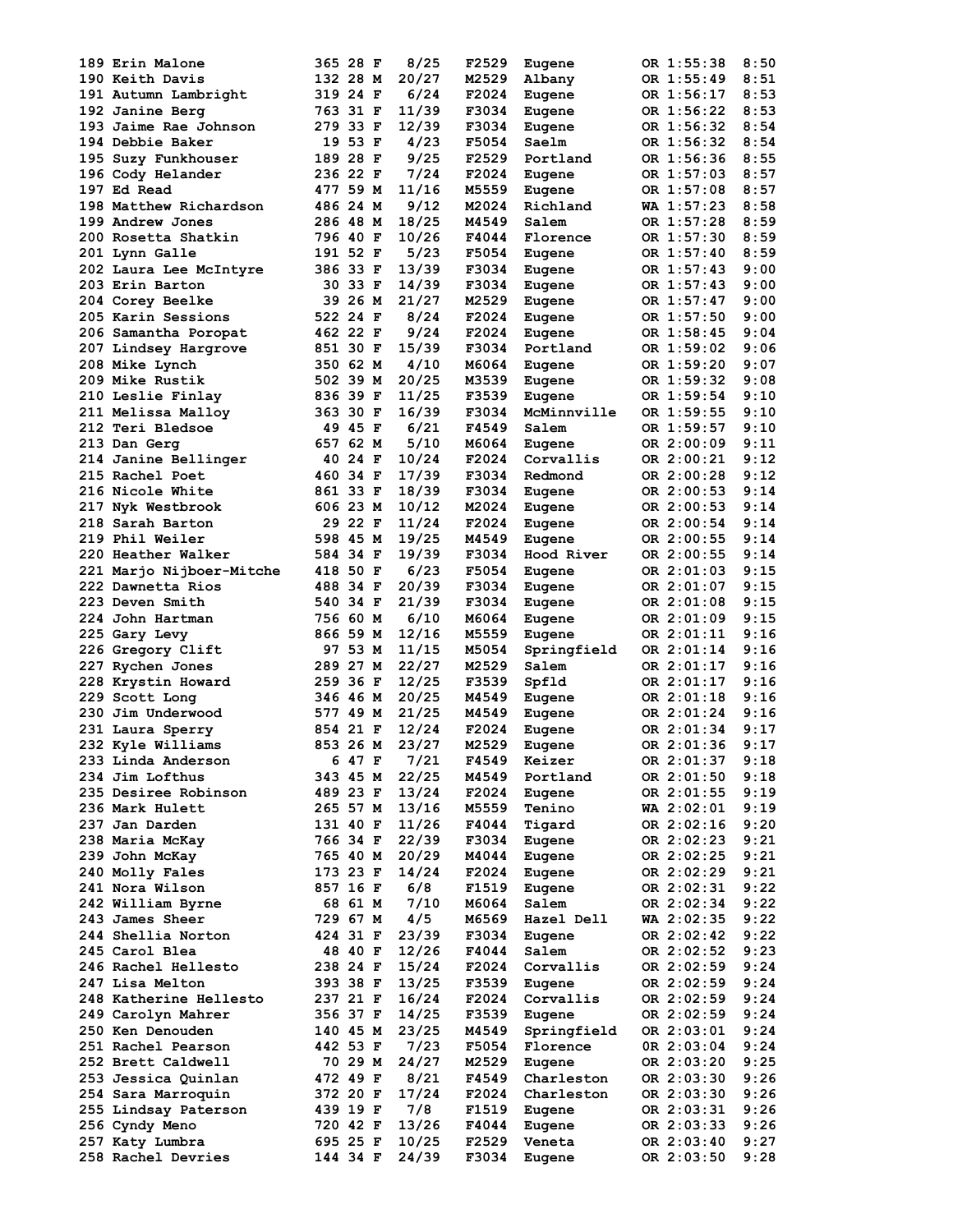| 259 Leah Willow                          | 627 38 F             |         | 15/25          | F3539          | Eugene                   | OR 2:03:56                           | 9:28 |
|------------------------------------------|----------------------|---------|----------------|----------------|--------------------------|--------------------------------------|------|
| 260 Cindy Fineran                        | 179 54 F             |         | 8/23           | F5054          | Salem                    | OR 2:04:11                           | 9:29 |
| 261 Krystal Dyer                         | 163 23 F             |         | 18/24          | F2024          | Eugene                   | OR 2:04:31                           | 9:31 |
| 262 Karan Roybal                         | 500 33 F             |         | 25/39          | F3034          | Springfield              | OR 2:04:32                           | 9:31 |
| 263 Tammy Denouden                       | 141 39 F             |         | 16/25          | F3539          | Springfield              | OR 2:04:40                           | 9:31 |
|                                          | 420 41 M             |         | 21/29          | M4044          | Seattle                  | $WA$ 2:04:41                         | 9:32 |
| 264 Scott Ninneman                       |                      |         |                |                |                          |                                      |      |
| 265 Erin Koenig                          | 311 28 F             |         | 11/25          | F2529          | Eugene                   | OR 2:05:03                           | 9:33 |
| 266 Vikie Bailey-Goggins                 |                      | 15 54 F | 9/23           | F5054          | Salem                    | OR 2:05:22                           | 9:35 |
| 267 Carolyn Powell                       | 464 40 F             |         | 14/26          | F4044          | Sherwood                 | OR 2:05:53                           | 9:37 |
| 268 Stacy Singledecker                   | 531 47 F             |         | 9/21           | F4549          | Sherwood                 | OR 2:06:08                           | 9:38 |
| 269 Vern Johnson                         | 284 52 M             |         | 12/15          | M5054          | Eugene                   | OR 2:06:19                           | 9:39 |
| 270 Chris Smith                          | 536 40 M             |         | 22/29          | M4044          | Eugene                   | OT 2:06:20                           | 9:39 |
| 271 Ruth Kemmy                           | 299 41 F             |         | 15/26          | F4044          | Portland                 | OR 2:06:27                           | 9:40 |
| 272 Heidi Dobratz                        | 151 21 F             |         | 19/24          | F2024          |                          | OR 2:06:46                           | 9:41 |
|                                          |                      |         |                |                | Eugene                   |                                      |      |
| 273 David Rawlings                       | 714 42 M             |         | 23/29          | M4044          | Donald                   | OR 2:06:47                           | 9:41 |
| 274 Robert Jones                         | 653 65 M             |         | 5/5            | M6569          | Eugene                   | OR 2:06:47                           | 9:41 |
| 275 Karlie Hobson                        | 246 29 F             |         | 12/25          | F2529          | Eugene                   | OR 2:06:51                           | 9:41 |
| 276 Kirk Rose                            | 798 62 M             |         | 8/10           | M6064          | Albany                   | OR 2:06:52                           | 9:42 |
| 277 Kuca Torres                          | 568 55 F             |         | 1/10           | F5559          | Dayton                   | OR 2:06:58                           | 9:42 |
| 278 Laura McClain                        | 380 43 F             |         | 16/26          | F4044          | Eugene                   | OR 2:07:13                           | 9:43 |
| 279 Wendy Hunter                         | 268 42 F             |         | 17/26          | F4044          | Eugene                   | OR 2:07:18                           | 9:43 |
|                                          |                      |         |                |                |                          |                                      | 9:45 |
| 280 Frederic Farkas                      | 174 47 M             |         | 24/25          | M4549          | Albany                   | OR 2:07:32                           |      |
| 281 Tara Ikenouye                        | 272 34 F             |         | 26/39          | F3034          | Eugene                   | OR 2:07:38                           | 9:45 |
| 282 Emily Seda                           | 518 24 F             |         | 20/24          | F2024          | Seattle                  | WA 2:07:55                           | 9:46 |
| 283 Fawnda Thompson                      | 563 46 F             |         | 10/21          | F4549          | Springfield              | OR 2:09:19                           | 9:53 |
| 284 Mark Sawyer                          | 504 33 M             |         | 19/23          | M3034          | Newberg                  | OR 2:09:32                           | 9:54 |
| 285 Jean Cordova                         | 114 50 F             |         | 10/23          | F5054          | Cottage Grove OR 2:09:40 |                                      | 9:54 |
| 286 Scott Walker                         | 585 40 M             |         | 24/29          | M4044          | Hood River               | OR 2:09:51                           | 9:55 |
|                                          |                      |         |                |                |                          |                                      |      |
| 287 Tamara Mackey                        | 353 40 F             |         | 18/26          | F4044          | Seattle                  | WA 2:10:17                           | 9:57 |
| 288 Lanae Bang                           |                      | 20 42 F | 19/26          | F4044          | Eugene                   | OR 2:10:18                           | 9:57 |
| 289 Rosario Collet                       | 102 54 F             |         | 11/23          | F5054          | Clackamas                | OR 2:10:22                           | 9:58 |
| 290 Barbara Knebel                       | 306 46 F             |         | 11/21          | F4549          | Roseburg                 | OR 2:10:33                           | 9:58 |
| 291 Nan Silver                           | 530 52 F             |         | 12/23          | F5054          | Eugene                   | OR 2:10:43                           | 9:59 |
| 292 Carrie Schutz                        | 513 43 F             |         | 20/26          | F4044          | Eugene                   | OR 2:10:45                           | 9:59 |
| 293 John Livingston                      | 342 75 M             |         | 2/4            | M7099          | Eugene                   | OR 2:10:59 10:00                     |      |
|                                          |                      |         |                |                |                          |                                      |      |
| 294 Janice Hilsenkopf                    | 245 48 F             |         | 12/21          | F4549          | Clackamas                | OR 2:11:04 10:01                     |      |
| 295 John Hughes                          | 864 19 M             |         | 7/10           | M1519          | Eugene                   | OR 2:11:56 10:05                     |      |
| 296 Teresa Mason                         | 717 49 F             |         | 13/21          | F4549          | Eugene                   | OR 2:12:17 10:06                     |      |
| 297 Ilisa Rooke-Cey                      | 831 49 F             |         | 14/21          | F4549          | Eugene                   | OR 2:12:47 10:09                     |      |
| 298 Richard Barnes                       |                      | 25 37 M | 21/25          | M3539          | Springfield              | OR 2:13:02 10:10                     |      |
| 299 Debbie Olson                         | 430 37 F             |         | 17/25          | F3539          | Florence                 | OR 2:13:05 10:10                     |      |
| 300 Kathy Gibbs                          | 195 58 F             |         | 2/10           | F5559          | Corvallis                | OR 2:13:23 10:11                     |      |
|                                          | 663 43 M             |         |                |                |                          | OR 2:13:25 10:12                     |      |
| 301 Terry Urmson                         |                      |         | 25/29          | M4044          | Springfield              |                                      |      |
| 302 Marilyn Margus                       | 868 53 F             |         | 13/23          | F5054          | Eugene                   | OR 2:13:27 10:12                     |      |
| 303 Nadine Fox                           | 183 50 F             |         | 14/23          | F5054          | Clackamas                | OR 2:13:33 10:12                     |      |
| 304 Juan Shedrick                        | 525                  | 0 M     |                |                | Eugene                   | OR 2:13:36 10:12                     |      |
| 305 James Riat                           | 484 17 M             |         | 8/10           | M1519          | Washougal                | WA 2:13:37 10:12                     |      |
| 306 Tricia Duncan                        | 159 39 F             |         | 18/25          | F3539          | Eugene                   | OR 2:13:39 10:13                     |      |
| 307 Selena Farmer                        | 175 56 F             |         | 3/10           | F5559          | Salem                    | OR 2:13:56 10:14                     |      |
| 308 Andrew Christensen                   |                      | 92 21 M | 11/12          | M2024          | Corvallis                | OR 2:13:57 10:14                     |      |
|                                          |                      |         |                |                |                          |                                      |      |
| 309 Brian Gulka                          | 214 37 M             |         | 22/25          | M3539          | Eugene                   | OR 2:14:19 10:16                     |      |
| 310 Todd Glender                         | 198 37 M             |         | 23/25          | M3539          | Eugene                   | OR 2:14:20 10:16                     |      |
| 311 Carrie Kehrein                       | 295 31 F             |         | 27/39          | F3034          | Eugene                   | OR 2:14:38 10:17                     |      |
| 312 Lisa Reynolds                        | 482 40 F             |         | 21/26          | F4044          | Bend                     | OR 2:14:45 10:18                     |      |
| 313 Dawn Vlahandreas                     | 581 42 F             |         | 22/26          | F4044          | Salem                    | OR 2:14:45 10:18                     |      |
| 314 Sherrie Lant                         | 323 45 F             |         | 15/21          | F4549          | Bend                     | OR 2:14:46 10:18                     |      |
| 315 Alex Cardinaux                       |                      | 73 29 M | 25/27          | M2529          | Eugene                   | OR 2:14:47 10:18                     |      |
|                                          | 243 38 F             |         | 19/25          |                |                          |                                      |      |
| 316 Melaine Higbee                       |                      |         |                | F3539          | Troutdale                | OR 2:15:13 10:20                     |      |
| 317 Rebecca Eastwood                     | 167 51 F             |         | 15/23          | F5054          | Eugene                   | OR 2:15:17 10:20                     |      |
| 318 Heather Rymal                        | 503 21 F             |         | 21/24          | F2024          | Eugene                   | OR 2:15:33 10:21                     |      |
| 319 Tiffany Manning                      | 367 31 F             |         | 28/39          | F3034          | Stayton                  | OR 2:15:37 10:22                     |      |
| 320 Bridget Byfield                      | 859 51 F             |         | 16/23          | F5054          | Eugene                   | OR 2:15:38 10:22                     |      |
| 321 Dave Knebel                          | 307 53 M             |         | 13/15          | M5054          | Roseburg                 | OR 2:16:11 10:24                     |      |
|                                          |                      |         | 26/27          | M2529          |                          | OR 2:16:30 10:26                     |      |
| 322 Nate Bellinger                       | 760 27 M             |         |                |                | Eugene                   |                                      |      |
| 323 Jennifer Frickel                     | 761 30 F             |         | 29/39          | F3034          | Eugene                   | OR 2:16:30 10:26                     |      |
| 324 Helen Cannon                         |                      | 72 25 F | 13/25          | F2529          | Eugene                   | OR 2:17:02 10:28                     |      |
| 325 Dorothy Cummings                     | 726 54 F             |         | 17/23          | F5054          | Springfield              | OR 2:17:08 10:29                     |      |
|                                          |                      |         |                |                |                          |                                      |      |
| 326 Tracy Gregg                          | 208 41 F             |         | 23/26          | F4044          | Salem                    | OR 2:17:10 10:29                     |      |
|                                          |                      |         |                |                |                          |                                      |      |
| 327 Elizabeth Schmidt<br>328 Misty Wicks | 508 26 F<br>612 34 F |         | 14/25<br>30/39 | F2529<br>F3034 | Cold Spring<br>Eugene    | KY 2:17:13 10:29<br>OR 2:17:26 10:30 |      |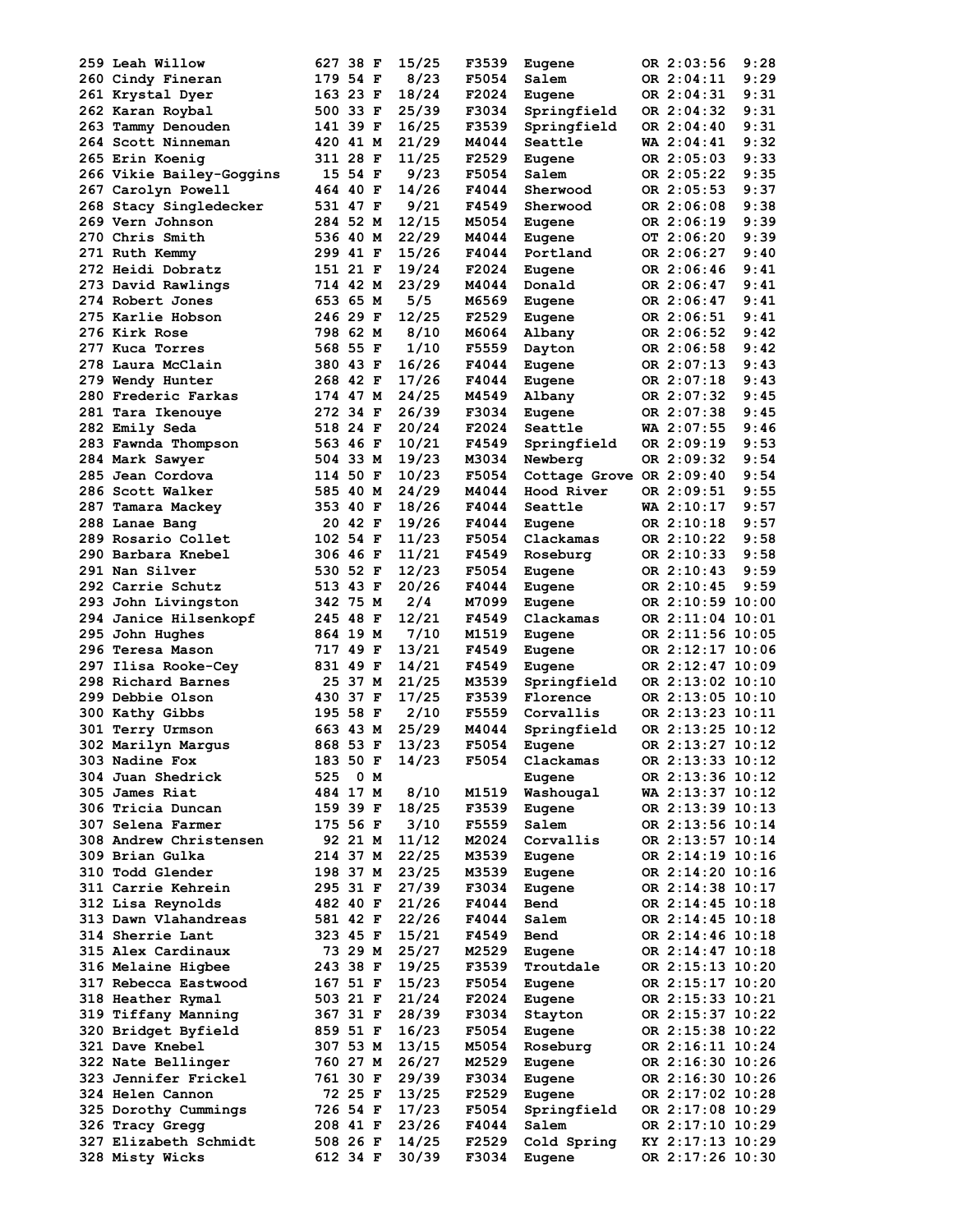| 329 Joseph Connolly       | 858 19 M<br>9/10  | M1519<br>Eugene      | OR 2:17:30 10:30   |
|---------------------------|-------------------|----------------------|--------------------|
| 330 Danielle Ahlberg      | 15/25<br>2 28 F   | F2529<br>Glendale    | AZ 2:17:34 10:31   |
| 331 Clyde Byfield         | 855 57 M<br>14/16 | M5559<br>Eugene      | OR 2:17:34 10:31   |
| 332 Rebecca Montgomery    | 402 53 F<br>18/23 | F5054<br>Eugene      | OR 2:17:38 10:31   |
| 333 Jordan Graham         | 203 31 M<br>20/23 | M3034<br>Eugene      | OR 2:18:01 10:33   |
| 334 Sarah Pesers          | 447 30 F<br>31/39 | F3034<br>Eugene      | OR 2:18:06 10:33   |
| 335 Gary Weber            | 14/15<br>594 51 M | M5054<br>Eugene      | OR 2:18:09 10:33   |
| 336 Donnie Graves         | 204 58 M<br>15/16 | M5559<br>Eugene      | OR 2:18:34 10:35   |
| 337 Charlotte Winter      | 802 49 F<br>16/21 | F4549<br>Eugene      | OR 2:18:36 10:35   |
| 338 Paul Bowers           | 26/29<br>55 43 M  | M4044<br>Eugene      | OR 2:18:41 10:36   |
| 339 Melinda Hoeye         | 20/25<br>250 35 F | F3539<br>Eugene      | OR 2:18:50 10:36   |
| 340 Becky Bowers          | 54 40 F<br>24/26  | F4044<br>Eugeneq     | OR 2:18:58 10:37   |
| 341 Ronelle Chinniah      | 91 35 F<br>21/25  | F3539<br>Los Angeles | CA 2:19:18 10:38   |
| 342 Jerrod Claypool       | 96 32 M<br>21/23  | M3034<br>Los Angeles | CA 2:19:19 10:39   |
| 343 Patricia Wigney       | 615 55 F<br>4/10  | F5559<br>Eugene      | OR 2:19:28 10:39   |
| 344 Karla Torres          | 567 39 F<br>22/25 | F3539<br>Eugene      | OR 2:19:35 10:40   |
| 345 Stephanie Penselin    | 446 29 F<br>16/25 | F2529<br>Corvallis   | OR 2:19:44 10:40   |
| 346 Fenny Roberts         | 629 57 F<br>5/10  | F5559<br>Salem       | OR 2:19:48 10:41   |
| 347 Jeannette Bausch      | 34 58 F<br>6/10   | F5559<br>Eugene      | OR 2:19:57 10:41   |
| 348 Bill Gabriel          | 190 58 M          | M5559                | OR 2:20:30 10:44   |
|                           | 16/16             | Springfield          |                    |
| 349 Keith Seanor          | 516 43 M<br>27/29 | M4044<br>Springfield | OR 2:20:47 10:45   |
| 350 Kathleen Malekzadeh   | 357 50 F<br>19/23 | F5054<br>Eugene      | OR 2:20:58 10:46   |
| 351 Erika Mittge          | 400 31 F<br>32/39 | F3034<br>Eugene      | OR 2:21:13 10:47   |
| 352 Karen Prater          | 466 43 F<br>25/26 | F4044<br>Eugene      | OR 2:22:55 10:55   |
| 353 Ron Dyer              | 28/29<br>164 42 M | M4044<br>Eugene      | OR 2:22:56 10:55   |
| 354 Wendi Baird           | 33/39<br>17 33 F  | F3034<br>Coquille    | OR 2:23:11 10:56   |
| 355 Jett Nilprabhassorn   | 22/23<br>419 33 M | M3034<br>Eugene      | OR 2:24:05 11:00   |
| 356 Becky Heintz          | 233 59 F<br>7/10  | F5559<br>Salem       | OR 2:24:42 11:03   |
| 357 Carly Conroy          | 17/25<br>106 26 F | F2529<br>Corvallis   | OR 2:26:07 11:10   |
| 358 Judy Peirce           | 17/21<br>444 49 F | F4549<br>Eugene      | OR 2:26:22 11:11   |
| <b>359 John Oelhe</b>     | 643 38 M<br>24/25 | M3539<br>Eugene      | OR 2:26:39 11:12   |
| <b>360 Burke Schmidt</b>  | 507 70 M<br>3/4   | M7099<br>Salem       | OR 2:26:47 11:13   |
| 361 Pati Swearinger       | 2/5<br>559 62 F   | F6064<br>Salem       | OR 2:26:48 11:13   |
| <b>362 Fred Westereng</b> | 608 39 M<br>25/25 | M3539<br>Hillsboro   | OR 2:27:49 11:17   |
| <b>363 Renee Benson</b>   | 45 33 F<br>34/39  | F3034<br>Eugene      | OR 2:27:55 11:18   |
| 364 Krysta Albin          | 4 28 F<br>18/25   | F2529<br>Eugene      | OR 2:27:55 11:18   |
| 365 Amanda Grisham        | 211 19 F<br>8/8   | F1519<br>Tigard      | OR 2:28:04 11:19   |
| 366 Robin Deloach         | 139 49 F<br>18/21 | F4549<br>Keizer      | OR 2:29:13 11:24   |
| 367 Marlee J Underhill    | 576 55 F<br>8/10  | F5559<br>Salem       | OR 2:29:13 11:24   |
| 368 Emily Katin May       | 376 28 F<br>19/25 | F2529<br>Eugene      | OR 2:29:46 11:26   |
| 369 Dawn Brand            | 19/21<br>59 48 F  | F4549<br>Portland    | OR 2:30:46 11:31   |
| 370 Christy Austin        | 11 22 F<br>22/24  | F2024<br>Eugene      | OR 2:31:54 11:36   |
| 371 Art Dietz             | 149 75 M<br>4/4   | M7099<br>Eugene      | OR 2:31:54 11:36   |
| 372 Dale Pader            | 436 48 M<br>25/25 | M4549<br>Stayton     | OR 2:33:20 11:43   |
| 373 Brian Huck            | 263 29 M<br>27/27 | M2529<br>Eugene      | OR 2:33:27 11:43   |
| 374 Derek Young           | 12/12<br>638 23 M | M2024<br>Salem       | OR 2:34:08 11:46   |
| 375 Erica Haws            | 226 21 F<br>23/24 | F2024<br>Salem       | OR 2:34:08 11:46   |
| 376 Jennifer Popken       | 461 33 F<br>35/39 | F3034<br>Roseburg    | OR 2:34:30 11:48   |
| <b>377 Neal Benson</b>    | 9/10<br>44 62 M   | M6064<br>Eugene      | OR 2:34:50 11:50   |
|                           | 860 28 F<br>20/25 |                      |                    |
| 378 Chelsea Yoshimoto     |                   | F2529<br>Eugene      | OR 2:35:15 11:52   |
| 379 Alisa Dunlap          | 21/25<br>160 27 F | F2529<br>Portland    | OR 2:35:59 11:55   |
| 380 Toni Marchek          | 368 45 F<br>20/21 | F4549<br>Clackamas   | OR 2:36:31 11:57   |
| 381 Diana Strand          | 551 54 F<br>20/23 | F5054<br>Eugene      | OR 2:39:38 12:12   |
| 382 David Leavitt         | 1/1<br>326 12 M   | M0114<br>Springfield | OR 2:41:15 12:19   |
| 383 Laurie Inglis         | 21/23<br>274 54 F | F5054<br>Eugene      | OR 2:41:35 12:21   |
| 384 Daniel Riat           | 483 15 M<br>10/10 | M1519<br>Washougal   | WA 2:43:26 12:29   |
| 385 Barry Reeves          | 479 62 M<br>10/10 | M6064<br>Corvallis   | OR 2:45:17 12:37   |
| 386 Penny Anderson        | 7 29 F<br>22/25   | F2529<br>Lebanon     | OR 2:46:25 12:43   |
| 387 Thea Pendarvis        | 23/25<br>445 28 F | F2529<br>Eugene      | OR 2:48:13 12:51   |
| 388 Jill Andrews          | 8 40 F<br>26/26   | F4044<br>Eugene      | OR 2:49:04 12:55 W |
| 389 Sarah McCarthy        | 379 27 F<br>24/25 | F2529<br>Eugene      | OR 2:49:04 12:55 W |
| <b>390 Cheryl Meyers</b>  | 396 39 F<br>23/25 | F3539<br>Salem       | OR 2:51:15 13:05   |
| 391 Ali Mageehon          | 355 33 F<br>36/39 | F3034<br>Roseburg    | OR 2:53:17 13:14   |
| 392 Dora Marroquin        | 660 60 F<br>3/5   | F6064<br>Eugene      | OR 2:56:39 13:30   |
| 393 Amy Radimak           | 25/25<br>473 26 F | F2529<br>Puyallup    | WA 2:56:43 13:30   |
| 394 Katy Farrald          | 176 32 F<br>37/39 | F3034<br>Cheshire    | OR 2:57:13 13:32   |
| 395 Scott Bailon          | 16 41 M<br>29/29  | M4044<br>Keizer      | OR 2:58:42 13:39   |
| 396 Pam McColl            | 381 52 F<br>22/23 | F5054<br>Eugene      | OR 2:58:57 13:40 W |
| 397 Jenny Yvanez          | 856 30 F<br>38/39 | F3034<br>Eugene      | OR 3:00:08 13:45   |
| 398 Wally Burman          | 15/15<br>65 53 M  | M5054<br>Eugene      | OR 3:00:55 13:49 W |
|                           |                   |                      |                    |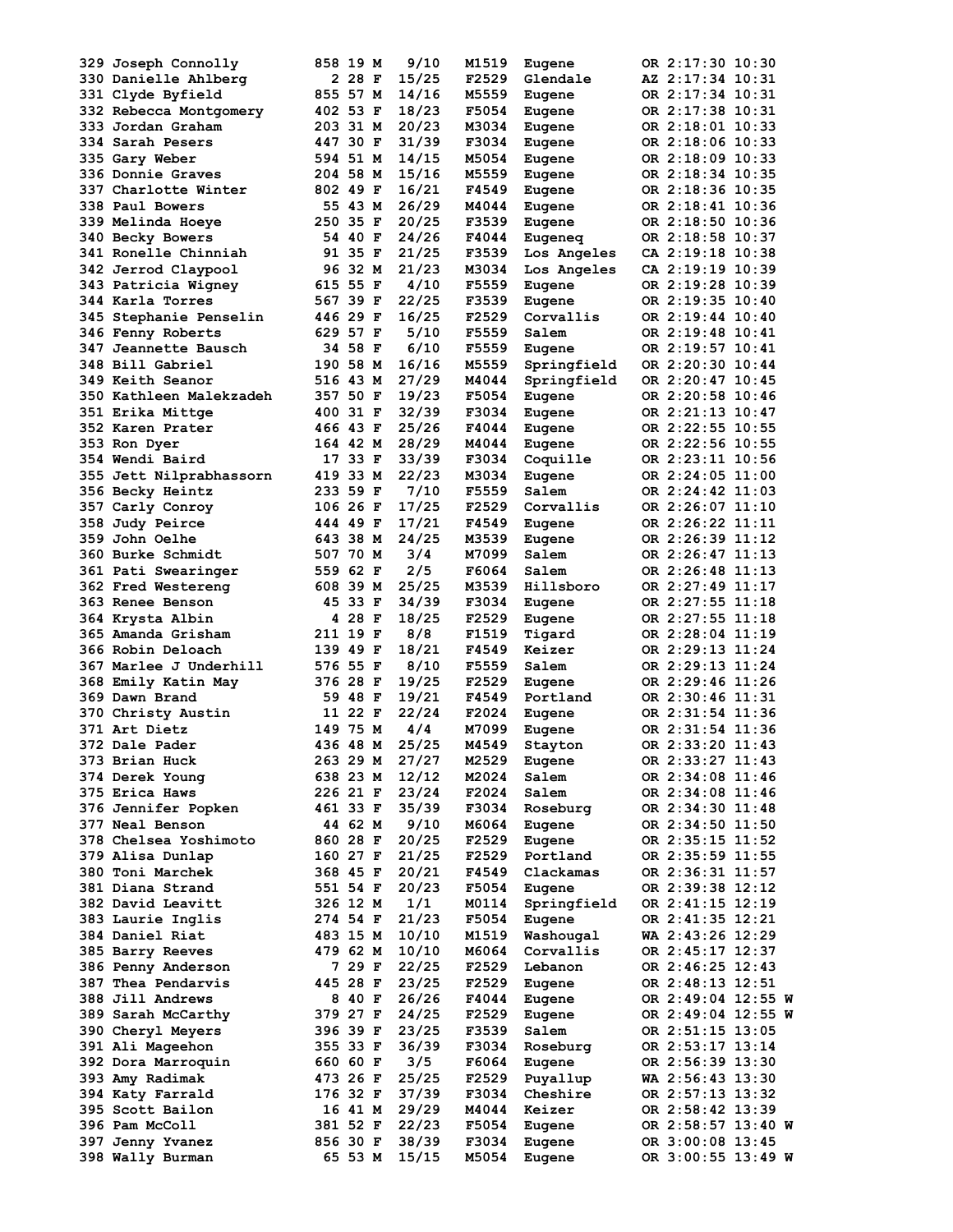|  | 399 Leslie Deyoung        | 145 47 F |         | 21/21 | F4549 | Eugene        | OR 3:05:07 14:08 W |  |
|--|---------------------------|----------|---------|-------|-------|---------------|--------------------|--|
|  | 400 Kayla Moniz           | 655 21 F |         | 24/24 | F2024 | Springfield   | OR 3:09:10 14:27   |  |
|  | 401 Becky Chineworth      |          | 90 57 F | 9/10  | F5559 | Eugene        | OR 3:16:28 15:00   |  |
|  | 402 Carol Craig           | 793 68 F |         | 1/2   | F6569 | Portland      | OR 3:19:09 15:13 w |  |
|  | 403 Betty Tayloe          | 560 67 F |         | 2/2   | F6569 | Eugene        | OR 3:20:08 15:17 W |  |
|  | 404 Eric Weimar           | 599 31 M |         | 23/23 | M3034 | Springfield   | OR 3:20:12 15:17 W |  |
|  | 405 Liz Amen              |          | 5 36 F  | 24/25 | F3539 | Eugene        | OR 3:29:45 16:01 W |  |
|  | 406 Annie Macovis         | 777 33 F |         | 39/39 | F3034 | Springfield   | OR 3:29:46 16:01   |  |
|  | 407 Martha Debroekert     | 134 58 F |         | 10/10 | F5559 | Eugene        | OR 3:34:25 16:23 W |  |
|  | 408 Susie Ingalls         | 273 62 F |         | 4/5   | F6064 | Junction City | OR 3:34:27 16:23 W |  |
|  | 409 Joanne Mackey         | 352 64 F |         | 5/5   | F6064 | Seattle       | WA 3:34:46 16:24   |  |
|  | 410 Terry Sears           | 517 54 F |         | 23/23 | F5054 | Eugene        | OR 3:36:28 16:32 W |  |
|  | 411 Jennifer Carter Rosal |          | 78 38 F | 25/25 | F3539 | Eugene        | OR 3:36:29 16:32 W |  |
|  |                           |          |         |       |       |               |                    |  |

## **Half Marathon Award Results**

|                |                                                                                                                                                                                                               | ********** FEMALE OVERALL RESULTS *********** |                                    |      |
|----------------|---------------------------------------------------------------------------------------------------------------------------------------------------------------------------------------------------------------|-----------------------------------------------|------------------------------------|------|
|                | 1 Sunny Gilbert 30 Corvallis 0R 1:27:54 6:43<br>2 Colleen Carter-Cox 37 Eugene 0R 1:28:13 6:44<br>3 Wendy Pierpont 37 Eugene 0R 1:28:23 6:45                                                                  |                                               |                                    |      |
|                |                                                                                                                                                                                                               |                                               |                                    |      |
|                |                                                                                                                                                                                                               |                                               |                                    |      |
|                | ********** MALE OVERALL RESULTS ***********                                                                                                                                                                   |                                               |                                    |      |
|                | 1 Kevin Cave 29 Milwaukie CR 1:12:54 5:34<br>2 John Ngigi 30 Glide CR 1:12:55 5:34<br>3 Sean Meissner 36 Sisters CR 1:16:19 5:50<br>29 Milwaukie CR 000 PR 1:16:19 5:50                                       |                                               |                                    |      |
|                |                                                                                                                                                                                                               |                                               |                                    |      |
|                |                                                                                                                                                                                                               |                                               |                                    |      |
|                |                                                                                                                                                                                                               |                                               |                                    |      |
| $\mathbf{1}$   | 326 David Leavitt H 12 Springfield OR 2:41:15 12:19                                                                                                                                                           |                                               |                                    |      |
|                |                                                                                                                                                                                                               | MALE AGE GROUP: 15 - 19                       |                                    |      |
| $\mathbf{1}$   | 147 Austin Diamond H 19 Sherman Oaks CA 1:16:30 5:51<br>456 Scott Pinske H 19 McMinnville OR 1:18:45 6:01<br>639 Kyle McDonald H 18 Eugene OR 1:25:31 6:32<br>FEMALE AGE GROUP: 15 - 19<br>147 Austin Diamond |                                               |                                    |      |
| $\overline{2}$ |                                                                                                                                                                                                               |                                               |                                    |      |
| $3^{\circ}$    |                                                                                                                                                                                                               |                                               |                                    |      |
|                |                                                                                                                                                                                                               |                                               |                                    |      |
|                |                                                                                                                                                                                                               |                                               | OR 1:41:46 7:47<br>WA 1:46:35 8:09 |      |
|                |                                                                                                                                                                                                               |                                               |                                    |      |
|                |                                                                                                                                                                                                               |                                               | OR 1:52:26 8:35                    |      |
|                | 954 Mackenzie Magee 1 and 18 Beaverton<br>2 485 Kayla Riat 19 Washougal<br>3 318 Natasha Kuckuck 1 and 19 Salem<br>20 - 24                                                                                    |                                               |                                    |      |
| $\mathbf{1}$   |                                                                                                                                                                                                               |                                               |                                    |      |
| $\mathbf{2}$   |                                                                                                                                                                                                               |                                               |                                    |      |
| 3              |                                                                                                                                                                                                               |                                               |                                    |      |
|                | 706 Braden Wolf H 22 Eugene OR 1:26:00 6:34<br>762 Kevin Gritsch H 24 Eugene OR 1:26:52 6:38<br>872 Robert Gia H 24 Eugene OR 1:29:46 6:52<br>FEMALE AGE GROUP: 20 - 24                                       |                                               |                                    |      |
| $\mathbf{1}$   |                                                                                                                                                                                                               |                                               |                                    |      |
| $2^{\sim}$     |                                                                                                                                                                                                               |                                               |                                    |      |
| 3 <sup>7</sup> |                                                                                                                                                                                                               |                                               |                                    |      |
|                | 826 Sydney Running<br>196 Katie Gilbert H 24 Eugene OR 1:42:53 7:52<br>631 Annalicia Wright H 20 Washougal WA 1:46:35 8:09<br>MALE AGE GROUP: 25 - 29                                                         |                                               |                                    |      |
| $\mathbf{1}$   |                                                                                                                                                                                                               |                                               |                                    |      |
| $2^{\circ}$    |                                                                                                                                                                                                               |                                               |                                    |      |
| $3^{\circ}$    |                                                                                                                                                                                                               |                                               |                                    |      |
|                |                                                                                                                                                                                                               |                                               |                                    |      |
| $\mathbf{1}$   |                                                                                                                                                                                                               |                                               |                                    |      |
| $2^{\sim}$     |                                                                                                                                                                                                               |                                               |                                    |      |
| 3              |                                                                                                                                                                                                               |                                               |                                    |      |
|                | 224 Shannon Harty H 28 Eugene OR 1:37:35 7:27<br>827 Annie Lee H 29 Eugene OR 1:42:46 7:51<br>785 Darci Craig H 28 Leaburg OR 1:51:18 8:30<br>MALE AGE GROUP: 30 - 34                                         |                                               |                                    |      |
| $\mathbf{1}$   | 412 John Ngigi<br>863 Leo Alapont H 33 Eugene OR 1:20:08<br>294 Brian Keady H 31 Eugene OR 1:29:11<br>FEMALE AGE GROUP: 30 - 34                                                                               |                                               | OR 1:12:55 5:34                    |      |
|                | $2^{\sim}$                                                                                                                                                                                                    |                                               |                                    | 6:07 |
| 3              |                                                                                                                                                                                                               |                                               |                                    | 6:49 |
|                |                                                                                                                                                                                                               |                                               |                                    |      |
| 1              | 829 Sunny Gilbert H 30 Corvallis<br>569 Lisa Tortorice H 33 Portland                                                                                                                                          |                                               | OR 1:27:54 6:43                    |      |
| $\overline{2}$ |                                                                                                                                                                                                               |                                               | OR 1:32:11                         | 7:03 |
| 3              | 178 Erin Fennerty H 30 Elmira                                                                                                                                                                                 |                                               | OR 1:43:05 7:53                    |      |
|                |                                                                                                                                                                                                               | MALE AGE GROUP: 35 - 39                       |                                    |      |
| 1              | 391 Sean Meissner 1 36 Sisters 1 36 OR 1:16:19<br>813 Jeff Larson 1 35 Corvallis 1:22:07                                                                                                                      |                                               | OR 1:16:19 5:50                    |      |
| $\mathbf{2}$   |                                                                                                                                                                                                               |                                               |                                    | 6:17 |
| $3^{\circ}$    | 244 Christopher Highfield H 37 Corvallis<br>FEMALE AGE GROUP: 35 - 39                                                                                                                                         |                                               | OR 1:22:57                         | 6:20 |
|                |                                                                                                                                                                                                               |                                               |                                    |      |
| $\mathbf{1}$   | 845 Colleen Carter-Cox 1984 B (1:28:13 6:44<br>454 Wendy Pierpont 1987 Eugene 1986 1:28:23 6:45<br>816 Terra Yates 1986 Salem (1:34:31 7:13                                                                   |                                               |                                    |      |
| $\mathbf{2}$   |                                                                                                                                                                                                               |                                               |                                    |      |
| 3              |                                                                                                                                                                                                               |                                               |                                    |      |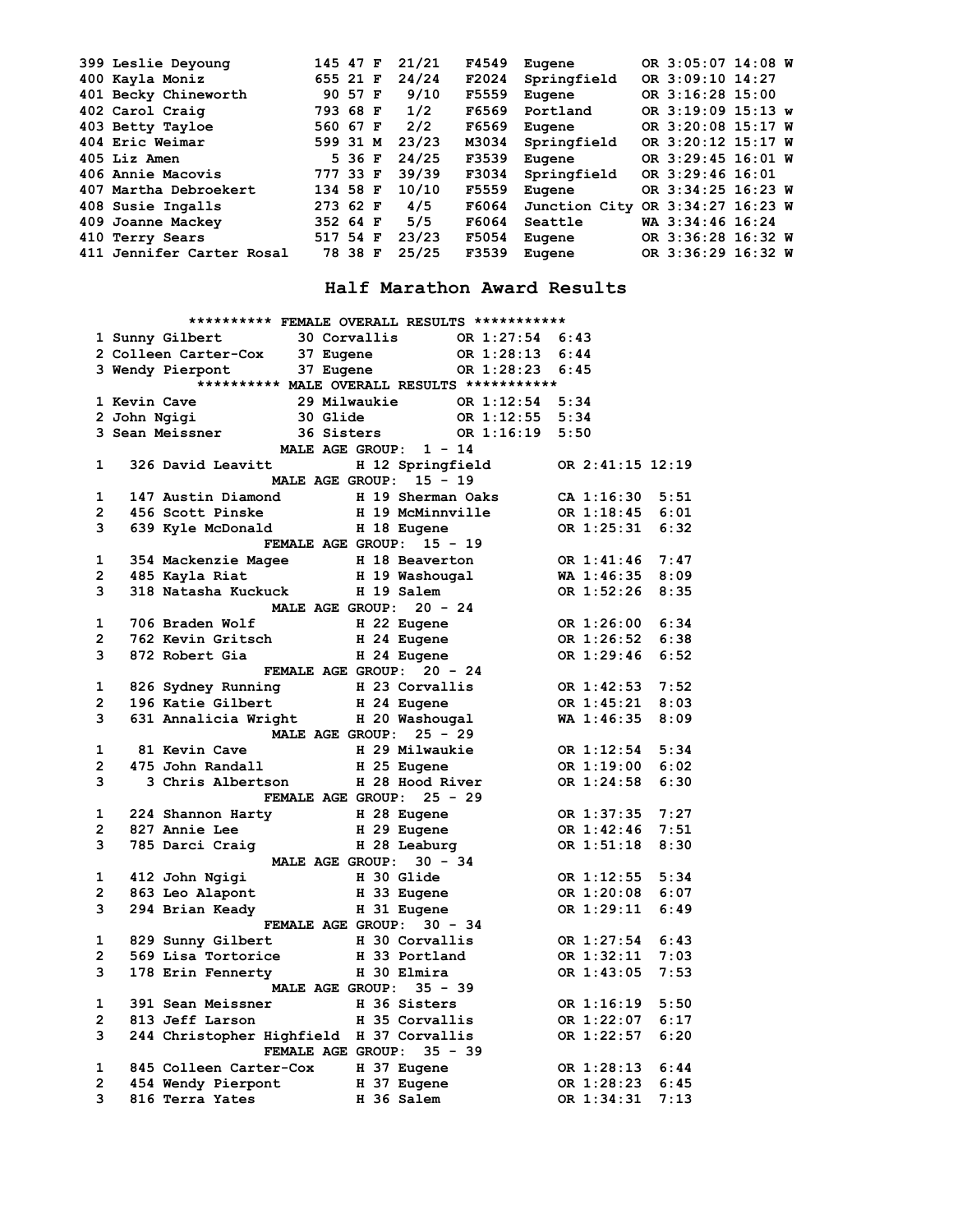|                |                   | MALE AGE GROUP: 40 - 44                                                                                                                                                                       |                                    |
|----------------|-------------------|-----------------------------------------------------------------------------------------------------------------------------------------------------------------------------------------------|------------------------------------|
| $\mathbf{1}$   |                   | 251 Ken Hoffman and H 40 Eugene OR 1:22:22<br>684 Dave Florence H 42 Canby OR 1:24:58<br>417 Gregory Nieckarz H 41 Eugene OR 1:26:08<br>FEMALE AGE GROUP: 40 - 44                             | OR 1:22:22 6:18                    |
| $2^{\circ}$    |                   |                                                                                                                                                                                               | 6:30                               |
| $3^{\circ}$    |                   |                                                                                                                                                                                               | 6:35                               |
|                |                   |                                                                                                                                                                                               |                                    |
| $\mathbf{1}$   |                   |                                                                                                                                                                                               | OR 1:29:23 6:50                    |
| $2^{\circ}$    |                   |                                                                                                                                                                                               |                                    |
| 3              |                   |                                                                                                                                                                                               |                                    |
|                |                   | MALE AGE GROUP: 45 - 49                                                                                                                                                                       |                                    |
|                |                   | 1 671 Steven Bordun H 49 Springfield OR 1:27:18 6:40<br>2 679 Gordon Cully H 45 Salem OR 1:29:47 6:52<br>3 709 Michael Hunter H 45 Springfield OR 1:29:56 6:52                                |                                    |
|                |                   |                                                                                                                                                                                               |                                    |
|                |                   |                                                                                                                                                                                               |                                    |
|                |                   | FEMALE AGE GROUP: 45 - 49                                                                                                                                                                     |                                    |
| $\mathbf{1}$   |                   |                                                                                                                                                                                               | OR 1:43:22<br>7:54                 |
| $\mathbf{2}$   |                   |                                                                                                                                                                                               | OR 1:47:09 8:11                    |
| 3              |                   |                                                                                                                                                                                               | OR 1:51:15<br>8:30                 |
|                |                   | MALE AGE GROUP: 50 - 54                                                                                                                                                                       |                                    |
| 1              |                   |                                                                                                                                                                                               | OR 1:30:14<br>6:54                 |
| $\overline{2}$ |                   | 811 Gerhard Behrens 1990 Eugene 1:30:14<br>677 Larry Coxe 1991 Here 1991 Here 1991 Here 1:31:28<br>809 Michael Hare 1991 Here 1991 Here 1:31:30                                               | OR 1:31:28 6:59                    |
| $3^{\circ}$    |                   |                                                                                                                                                                                               | 7:00                               |
|                |                   | FEMALE AGE GROUP: 50 - 54                                                                                                                                                                     |                                    |
| 1              |                   |                                                                                                                                                                                               | OR 1:42:28 7:50<br>OP 1-50         |
| $\overline{2}$ |                   | 997 Pattie Post H 54 Albany<br>693 Jeanne Lansing H 50 Grants Pass<br>414 Diana Nicholas H 50 Eugene<br>MALE AGE GROUP: 55 - 59                                                               | OR 1:52:09 8:34                    |
| $3^{\circ}$    |                   |                                                                                                                                                                                               | OR 1:54:25<br>8:45                 |
|                |                   |                                                                                                                                                                                               |                                    |
| $\mathbf{1}$   |                   |                                                                                                                                                                                               |                                    |
| $\mathbf{2}$   |                   |                                                                                                                                                                                               |                                    |
| 3              |                   |                                                                                                                                                                                               |                                    |
|                |                   | 790 Stanley Hall H 55 Eugene OR 1:36:09 7:21<br>787 Richard Clark H 55 Eugene OR 1:37:14 7:26<br>713 Jeff Walker H 58 Lebanon OR 1:37:15 7:26<br>FEMALE AGE GROUP: 55 - 59                    |                                    |
| $\mathbf{1}$   |                   |                                                                                                                                                                                               |                                    |
| $\mathbf{2}$   |                   |                                                                                                                                                                                               |                                    |
| 3              |                   |                                                                                                                                                                                               |                                    |
|                |                   |                                                                                                                                                                                               |                                    |
| $\mathbf{1}$   |                   | bs<br>mer H 56 Salem UK 2.10.00 -<br>MALE AGE GROUP: 60 - 64<br>1 60 Eugene OR 1:37:53 7:29                                                                                                   |                                    |
| $\mathbf{2}$   |                   |                                                                                                                                                                                               |                                    |
| 3              |                   |                                                                                                                                                                                               | OR 1:51:09 8:30<br>OR 1:53:27 8:40 |
|                |                   |                                                                                                                                                                                               |                                    |
| $\mathbf{1}$   | 652 Kathy Roberts | UR 1:53:27 8:40<br>UR 1:53:27 8:40<br>S59 Pati Swearinger H 60 Springfield OR 1:53:23 8:40<br>660 Dora Marroquin H 60 Eugene MALE AGE GROUP: 65<br>MALE AGE GROUP: 65<br>F47 Dennis Strates   |                                    |
| $2^{\circ}$    |                   |                                                                                                                                                                                               |                                    |
| 3              |                   |                                                                                                                                                                                               |                                    |
|                |                   |                                                                                                                                                                                               |                                    |
| $\mathbf{1}$   |                   |                                                                                                                                                                                               |                                    |
| $\mathbf{2}$   |                   |                                                                                                                                                                                               |                                    |
| 3              |                   |                                                                                                                                                                                               |                                    |
|                |                   | 547 Dennis Staples<br>409 Tom Munkres<br>667 David Wilkins<br>667 David Wilkins<br>668 Eugene<br>667 David Wilkins<br>668 Eugene<br>668 Eugene<br>668 CROUP: 65 - 69<br>67 OR 1:50:22<br>8:26 |                                    |
| $\mathbf{1}$   |                   |                                                                                                                                                                                               |                                    |
| $2^{\circ}$    |                   | 793 Carol Craig<br>560 Betty Tayloe 15:13<br>560 Betty Tayloe 15:17<br>560 Betty Tayloe 15:17                                                                                                 |                                    |
|                |                   |                                                                                                                                                                                               |                                    |
| $\mathbf{1}$   |                   | $\frac{1}{2}$ MALE AGE GROUP: 70 - 99                                                                                                                                                         |                                    |
| $2^{\circ}$    |                   | 621 Larry Williams H 73 Springfield OR 1:43:36 7:55<br>342 John Livingston H 75 Eugene OR 2:10:59 10:00<br>507 Burke Schmidt H 70 Salem OR 2:26:47 11:13                                      |                                    |
| 3              |                   |                                                                                                                                                                                               |                                    |
|                |                   |                                                                                                                                                                                               |                                    |

### **10K Overall Results**

| Place Name |                     | No.      |         | Ag S Div/Tot | Div   | City        |           | St Time | Pace | พ |
|------------|---------------------|----------|---------|--------------|-------|-------------|-----------|---------|------|---|
|            |                     |          |         |              |       |             |           |         |      |   |
|            | 1 Jeff Carman       |          | 77 29 M | 1/12         | M2529 | Lake Oswego | <b>OR</b> | 33:16   | 5:22 |   |
|            | 2 Andy Bednarek     | 810 26 M |         | 2/12         | M2529 | Eugene      | 0R        | 35:38   | 5:45 |   |
|            | 3 Steven Castro     |          | 80 20 M | 1/4          | M2024 | Lebanon     | <b>OR</b> | 35:44   | 5:46 |   |
|            | 4 Samuel Bradshaw   | 837 34 M |         | 1/10         | M3034 | Lake Oswego | OR.       | 36:41   | 5:55 |   |
|            | 5 Steve Murcott     | 838 35 M |         | 1/8          | M3539 | Portland    | <b>OR</b> | 37:37   | 6:04 |   |
|            | 6 Jim Elwell        | 666 49 M |         | 1/10         | M4549 | Corvallis   | <b>OR</b> | 37:38   | 6:04 |   |
|            | 7 Tabitha Grimes    | 210 28 F |         | 1/16         | F2529 | Eugene      | OR.       | 39:39   | 6:23 |   |
| 8          | John Wagner         | 746 43 M |         | 1/8          | M4044 | Blachly     | OR.       | 39:40   | 6:24 |   |
|            | 9 Marco Boccato     | 50.      | 26 M    | 3/12         | M2529 | Eugene      | OR.       | 39:43   | 6:24 |   |
|            | 10 Dave Peterson    | 449 44 M |         | 2/8          | M4044 | Eugene      | OR.       | 41:05   | 6:37 |   |
| 11         | <b>Jeffrey Kane</b> | 293 34 M |         | 2/10         | M3034 | Eugene      | OR.       | 41:16   | 6:39 |   |
|            | 12 Mike McCann      | 378 47 M |         | 2/10         | M4549 | Eugene      | OR.       | 41:52   | 6:45 |   |
|            | 13 Stephen Kuchera  | 317 27 M |         | 4/12         | M2529 | Eugene      | <b>OR</b> | 42:36   | 6:52 |   |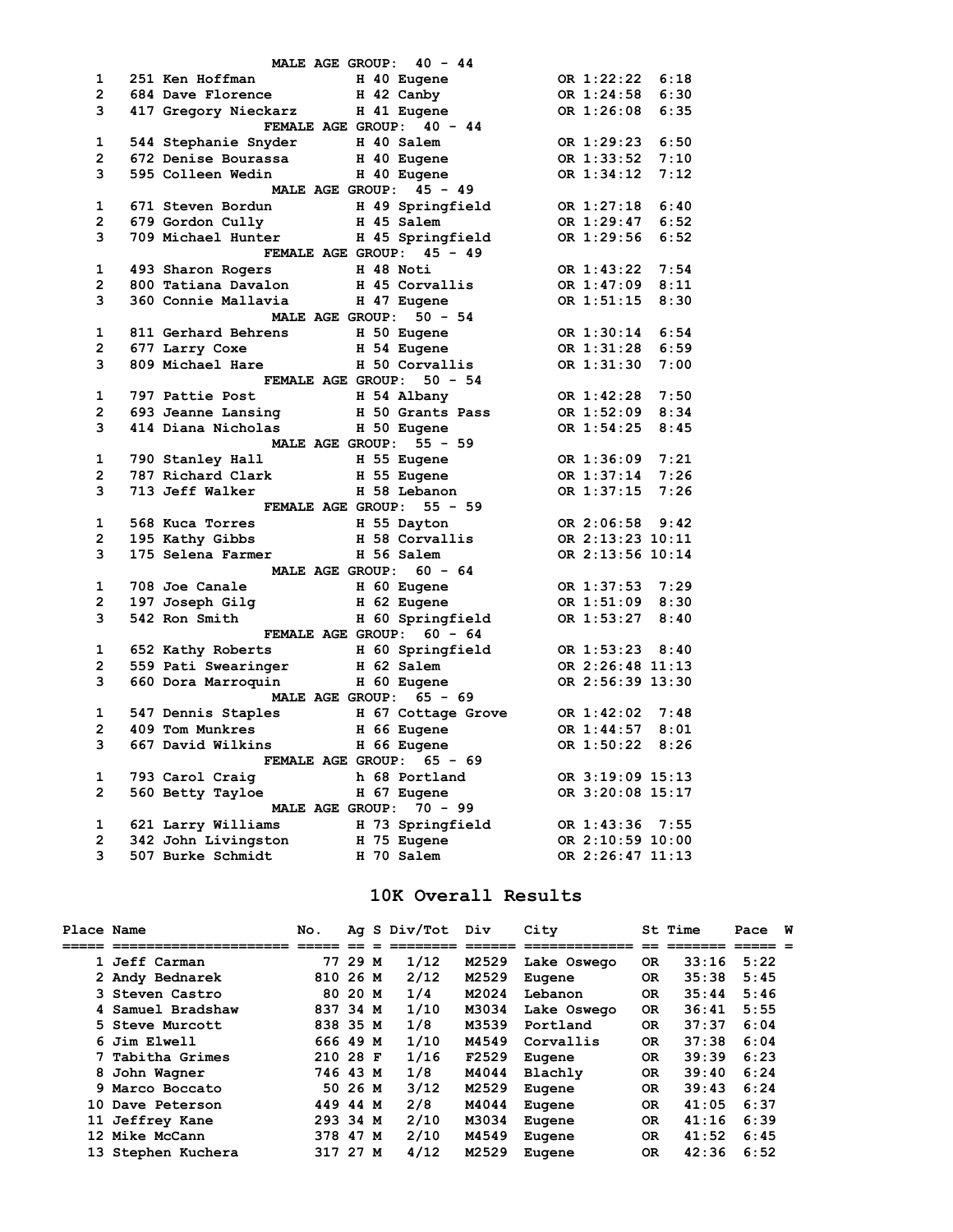| 14 Brendan Ostlund       | 433 18 M | 1/3  | M1519 | Canby       | 0R  | 43:02 | 6:56 |
|--------------------------|----------|------|-------|-------------|-----|-------|------|
| 15 John Hall             | 750 53 M | 1/9  | M5054 | Eugene      | 0R  | 43:17 | 6:58 |
| 16 Kara Weigel           | 835 29 F | 2/16 | F2529 | Eugene      | 0R  | 43:27 | 7:00 |
| 17<br>Emily Green        | 207 27 F | 3/16 | F2529 | Eugene      | 0R  | 44:15 | 7:08 |
| Jorge Contreras<br>18.   | 662 17 M | 2/3  | M1519 | Eugene      | OR. | 44:17 | 7:08 |
|                          |          |      |       |             |     | 44:22 |      |
| 19 Megan Banks           | 23 43 F  | 1/19 | F4044 | Eugene      | 0R  |       | 7:09 |
| 20 Jeff Ostler           | 432 54 M | 2/9  | M5054 | Eugene      | OR  | 44:27 | 7:10 |
| 21 Kevin Kinports        | 305 26 M | 5/12 | M2529 | Eugene      | 0R  | 44:44 | 7:12 |
| 22 Patrick Willis        | 839 32 M | 3/10 | M3034 | Eugene      | 0R  | 44:48 | 7:13 |
| 23 Bill Welch            | 601 56 M | 1/8  | M5559 | Eugene      | OR  | 45:00 | 7:15 |
| 24 David Meldrajs        | 392 39 M | 2/8  | M3539 | Eugene      | 0R  | 45:09 | 7:16 |
| 25 Donna Eads            | 165 45 F | 1/16 | F4549 | Roseburg    | ОR  | 45:10 | 7:17 |
| 26 Lucky Warwick         | 589 49 M | 3/10 | M4549 | Dexter      | ОR  | 45:18 | 7:18 |
|                          | 550 20 M | 2/4  | M2024 |             |     | 46:08 | 7:26 |
| <b>27 Cole Stevens</b>   |          |      |       | Springfield | 0R  |       |      |
| 28 Bryan Bandstra        | 669 24 M | 3/4  | M2024 | Eugene      | 0R  | 46:36 | 7:30 |
| <b>29 Sue Schmidt</b>    | 509 52 F | 1/17 | F5054 | Salem       | ОR  | 46:39 | 7:31 |
| 30 Tim Ellenberger       | 664 43 M | 3/8  | M4044 | Fall Creek  | ОR  | 46:45 | 7:32 |
| 31 Tony Rajcich          | 749 42 M | 4/8  | M4044 | Springfield | 0R  | 46:48 | 7:32 |
| 32 Roger Marcus          | 369 48 M | 4/10 | M4549 | Lake Oswego | 0R  | 46:56 | 7:34 |
| 33 Brad Dubbels          | 157 36 M | 3/8  | M3539 | Eugene      | 0R  | 46:57 | 7:34 |
| 34 Allison Lombardi      | 694 32 F | 1/20 | F3034 | Eugene      | 0R  | 47:33 | 7:40 |
|                          |          |      |       |             |     |       | 7:40 |
| 35 Andrew Coit           | 805 40 M | 5/8  | M4044 | Eugene      | 0R  | 47:39 |      |
| 36 Craig Weinerman       | 819 59 M | 2/8  | M5559 | Eugene      | OR  | 47:46 | 7:42 |
| <b>37 Angi Meyer</b>     | 738 36 F | 1/17 | F3539 | Eugene      | 0R  | 47:50 | 7:42 |
| 38 David Ramey           | 474 56 M | 3/8  | M5559 | Albany      | OR. | 48:04 | 7:44 |
| 39 Allen Wigget          | 613 33 M | 4/10 | M3034 | Eugene      | 0R  | 48:06 | 7:45 |
| 40 Katie Christian       | 644 27 F | 4/16 | F2529 | Eugene      | OR  | 48:12 | 7:46 |
| 41 Bethany Chiaramonte   | 807 40 F | 2/19 | F4044 | Portland    | 0R  | 48:16 | 7:47 |
| 42 Dori Wigget           | 614 31 F | 2/20 | F3034 | Eugene      | 0R  | 48:20 | 7:47 |
|                          |          | 2/17 |       |             | ОR  | 48:39 | 7:50 |
| 43 Cheryl Chapman        | 85 36 F  |      | F3539 | Veneta      |     |       |      |
| 44 Christian Baxley      | 35 48 M  | 5/10 | M4549 | Eugene      | 0R  | 48:54 | 7:53 |
| 45 Kayla Olson           | 784 17 F | 1/6  | F1519 | Eugene      | ОR  | 49:01 | 7:54 |
| 46 Kathleen Dugan        | 158 48 F | 2/16 | F4549 | Eugene      | 0R  | 49:58 | 8:03 |
| <b>47 Anne Harris</b>    | 219 38 F | 3/17 | F3539 | Newport     | 0R  | 50:01 | 8:03 |
| Shannon Overbaugh<br>48. | 434 31 F | 3/20 | F3034 | Noti        | 0R  | 50:01 | 8:03 |
| 49 Will Price            | 469 49 M | 6/10 | M4549 | Eugene      | ОR  | 50:03 | 8:04 |
| 50.<br>Keith McConnell   | 382 65 M | 1/2  | M6569 |             | ОR  | 50:11 | 8:05 |
|                          |          |      |       | Eugene      |     |       |      |
| 51 Carol Morgan          | 405 30 F | 4/20 | F3034 | Eugene      | 0R  | 50:13 | 8:05 |
| 52 Scott Williams        | 624 34 M | 5/10 | M3034 | Eugene      | 0R  | 50:44 | 8:10 |
| 53 Jeremy Pyle           | 471 29 M | 6/12 | M2529 | Eugene      | 0R  | 51:09 | 8:14 |
| 54 Katie Kinports        | 304 28 M | 7/12 | M2529 | Eugene      | 0R  | 51:10 | 8:14 |
| 55 Kyra Weaver           | 592 26 F | 5/16 | F2529 | Eugene      | ОR  | 51:11 | 8:15 |
| 56 Melanie Collura       | 105 42 F | 3/19 | F4044 | Springfield | 0R  | 51:28 | 8:17 |
| 57 Robb Paul             | 822 52 M | 3/9  | M5054 |             |     | 51:29 | 8:18 |
| 58 Greg Marlar           | 371 45 M | 7/10 | M4549 | Roseburg    | 0R  | 51:29 | 8:18 |
|                          |          |      |       |             |     | 51:30 |      |
| <b>59 Annie Jenkins</b>  | 730 23 F | 1/13 | F2024 | Eugene      | OR  |       | 8:18 |
| 60 Phyllis Fowler        | 182 53 F | 2/17 | F5054 | Sutherlin   | OR  | 51:43 | 8:20 |
| 61 Michael Harris        | 222 32 M | 6/10 | M3034 | Dallas      | OR  | 51:49 | 8:21 |
| 62 Sam Friedman          | 187 45 M | 8/10 | M4549 | Roseburg    | OR  | 51:50 | 8:21 |
| 63 Dory Bennett          | 42 46 F  | 3/16 | F4549 | Roseburg    | OR  | 51:53 | 8:21 |
| 64 James Ciamga          | 94 27 M  | 8/12 | M2529 | Eugene      | OR  | 52:14 | 8:25 |
| 65 Neal Forrester        | 721 57 M | 4/8  | M5559 | Springfield | OR  | 52:18 | 8:26 |
| 66 Kyle Cross            | 121 30 M | 7/10 | M3034 | Eugene      | OR  | 52:22 | 8:26 |
| 67 Jim Schimmer          | 506 50 M | 4/9  | M5054 |             |     | 52:24 | 8:26 |
|                          |          |      |       | Eugene      | OR  |       |      |
| 68 Ines Bugert           | 771 22 F | 2/13 | F2024 | Eugene      | OR  | 52:25 | 8:27 |
| 69 Melissa Doherty       | 711 47 F | 4/16 | F4549 | Eugene      | OR  | 52:46 | 8:30 |
| 70 Rebecca McGee         | 696 35 F | 4/17 | F3539 | Eugene      | OR  | 52:49 | 8:30 |
| 71 Kaitlan McGuinness    | 384 23 F | 3/13 | F2024 | Eugene      | OR  | 53:03 | 8:33 |
| 72 Nancy Pierce          | 723 57 F | 1/9  | F5559 | Eugene      | OR  | 53:07 | 8:33 |
| 73 Kathy Wilson          | 628 44 F | 4/19 | F4044 | Keizer      | OR  | 53:14 | 8:34 |
| 74 Kirstin Bartlett      | 28 49 F  | 5/16 | F4549 | Eugene      | OR  | 53:19 | 8:35 |
|                          |          |      |       |             |     |       |      |
| 75 Diane Poet            | 640 43 F | 5/19 | F4044 | Fall Creek  | OR  | 53:42 | 8:39 |
| 76 Brandy Selby          | 520 36 F | 5/17 | F3539 | Springfield | 0R  | 53:46 | 8:40 |
| 77 Paul Selby            | 521 38 M | 4/8  | M3539 | Springfield | 0R  | 53:46 | 8:40 |
| 78 Robyn Sattler         | 742 45 F | 6/16 | F4549 | Springfield | OR  | 54:13 | 8:44 |
| 79 Lynn Collins          | 843 45 F | 7/16 | F4549 | Roseburg    | OR  | 54:22 | 8:45 |
| 80 Erin Gray             | 772 22 F | 4/13 | F2024 | Eugene      | 0R. | 54:40 | 8:48 |
| 81 Hilary Babcock        | 13 23 F  | 5/13 | F2024 | Eugene      | OR  | 54:43 | 8:49 |
| 82 Kristen Rasmussen     | 852 17 F | 2/6  | F1519 | Dundee      | 0R  | 54:47 | 8:49 |
|                          |          |      |       |             |     |       |      |
| 83 Allison Grundy        | 212 19 F | 3/6  | F1519 | Portland    | OR  | 54:47 | 8:49 |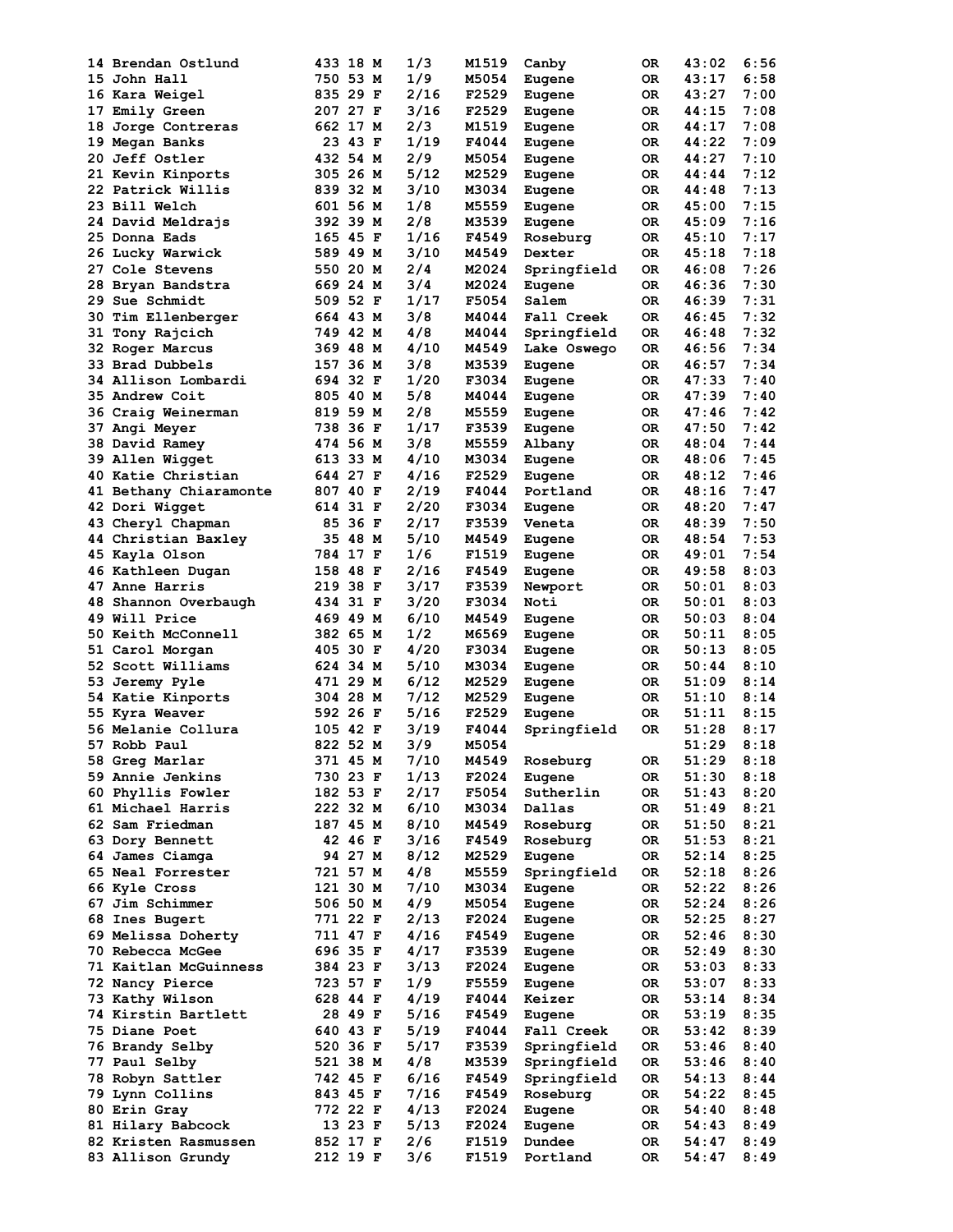| 84 Ed Baumgart          |     | 716 38 M | 5/8   | M3539 | Eugene       | 0R  | 55:00            | 8:52 |
|-------------------------|-----|----------|-------|-------|--------------|-----|------------------|------|
| 85 Abra Cohen           |     | 100 27 F | 6/16  | F2529 | Eugene       | 0R  | 55:21            | 8:55 |
| 86 Angie Renich         |     | 770 34 F | 5/20  | F3034 | Eugene       | 0R  | 55:23            | 8:55 |
| 87 Erin Fuller          |     | 745 36 F | 6/17  | F3539 | Eugene       | 0R  | 55:25            | 8:55 |
| <b>88 Lynette Iseli</b> |     | 276 23 F | 6/13  | F2024 | Corvallis    | ОR  | 55:44            | 8:59 |
|                         |     | 275 26 M | 9/12  | M2529 | Corvallis    | OR  | 55:44            | 8:59 |
| 89 Craig Iseli          |     |          |       |       |              |     |                  |      |
| <b>90 Sue Wright</b>    |     | 634 48 F | 8/16  | F4549 | Eugene       | 0R  | 55:56            | 9:00 |
| 91 Nick Davis           |     | 645 17 M | 3/3   | M1519 | Eugene       | 0R  | 56:10            | 9:03 |
| 92 Kelsea Schwing       |     | 514 25 F | 7/16  | F2529 | Corvallis    | 0R  | 56:11            | 9:03 |
| 93 Sarah Gage-Hunt      |     | 795 51 F | 3/17  | F5054 | Florence     | OR  | 56:12            | 9:03 |
| 94 Brandon Malloy       |     | 361 26 M | 10/12 | M2529 | McMinnville  | 0R  | 56:13            | 9:03 |
| 95 Kate Cowsill         |     | 119 49 F | 9/16  | F4549 | Eugene       | 0R  | 56:22            | 9:05 |
| 96 Vincent Lyon         |     | 351 44 M | 6/8   | M4044 | Eugene       | 0R  | 56:27            | 9:06 |
|                         |     | 737 19 F | 4/6   | F1519 |              |     | 56:28            | 9:06 |
| 97 Lori Umphress        |     |          |       |       | Eugene       | 0R  |                  |      |
| <b>98 Michelle Cook</b> |     | 109 32 F | 6/20  | F3034 | Noti         | ОR  | 56:52            | 9:10 |
| <b>99 Eric Howell</b>   |     | 262 34 M | 8/10  | M3034 | Lorane       | ОR  | 56:53            | 9:10 |
| 100 Terry-Lynn Lovison  |     | 348 53 F | 4/17  | F5054 | Eugene       | OR  | 57:04            | 9:12 |
| 101 Allen Dannen        |     | 129 37 M | 6/8   | M3539 | Lebanon      | OR. | 57:05            | 9:12 |
| 102 Martin Dannen       |     | 130 60 M | 1/2   | M6064 | Lebanon      | 0R  | 57:05            | 9:12 |
| 103 Daniel Acee         |     | 1 23 M   | 4/4   | M2024 | Corvallis    | OR  | 57:07            | 9:12 |
| 104 Teresa Jacobs       |     | 278 33 F | 7/20  | F3034 | Eugene       | 0R  | 57:10            | 9:12 |
|                         |     | 783 49 M | 9/10  |       |              |     |                  | 9:14 |
| 105 Rich Olson          |     |          |       | M4549 | Eugene       | 0R  | 57:20            |      |
| 106 Rhiannon Kerr       |     | 300 31 F | 8/20  | F3034 | Eugene       | 0R. | 57:23            | 9:15 |
| 107 Cecily McCaffrey    |     | 377 40 F | 6/19  | F4044 | Salem        | OR. | 57:25            | 9:15 |
| 108 Katie Swank         |     | 557 32 F | 9/20  | F3034 | Eugene       | ОR  | 57:49            | 9:19 |
| 109 Geoff Gall          |     | 840 34 M | 9/10  | M3034 | Eugene       | OR  | 57:50            | 9:19 |
| 110 Katie Corwin        |     | 118 36 F | 7/17  | F3539 | Springfield  | 0R  | 58:06            | 9:21 |
| 111 Nicole Hermann      |     | 242 24 F | 7/13  | F2024 | Eugene       | 0R  | 58:07            | 9:22 |
| 112 Trimaine Belton     |     | 41 27 M  | 11/12 | M2529 | Eugene       | 0R  | 58:07            | 9:22 |
| 113 Barbara Hazen       |     | 231 64 F | 1/2   | F6064 |              | OR  | 58:11            | 9:22 |
|                         |     |          |       |       | Eugene       |     |                  |      |
| 114 Ursula Schneider    |     | 511 54 F | 5/17  | F5054 | Eugene       | 0R  | 58:11            | 9:22 |
| 115 Darcy Guhl          |     | 213 50 F | 6/17  | F5054 | Eugene       | 0R  | 58:11            | 9:22 |
| 116 Becky Cacioppi      |     | 759 40 F | 7/19  | F4044 | Eugene       | 0R. | 58:12            | 9:22 |
| 117 Lisa Rehfield       |     | 747 19 F | 5/6   | F1519 | Eugene       | OR. | 58:13            | 9:23 |
| 118 David Blanco        | 876 | М        |       |       |              |     | 58:20            | 9:24 |
| 119 Cindy Nicol         |     | 416 56 F | 2/9   | F5559 | Corvallis    | 0R  | 58:31            | 9:25 |
| 120 Erica Ogle          |     | 846 26 F | 8/16  | F2529 | Eugene       | 0R  | 58:42            | 9:27 |
|                         |     |          |       |       |              |     |                  |      |
| 121 Alicia Garrett      |     | 193 39 F | 8/17  | F3539 | Dallas       | OR. | 58:47            | 9:28 |
| 122 John Harris         |     | 220 65 M | 2/2   | M6569 | Eugene       | 0R  | 58:59            | 9:30 |
| 123 Jillianne Shellan   |     | 698 28 F | 9/16  | F2529 | Garden Home  | 0R  | 59:01            | 9:30 |
| 124 Janice Stine        |     | 646 40 F | 8/19  | F4044 | Eugene       | 0R  | 59:06            | 9:31 |
| 125 Raymond Parker      |     | 734 44 M | 7/8   | M4044 | Eugene       | 0R  | 59:18            | 9:33 |
| 126 Susan Pierce        |     | 453 59 F | 3/9   | F5559 | Salem        | 0R. | 59:29            | 9:35 |
| 127 Lori Price          |     | 468 42 F | 9/19  | F4044 | Eugene       | 0R  | 59:30            | 9:35 |
| 128 Lori Harris         |     | 221 29 F | 10/16 | F2529 | Dallas       | OR  | 59:58            | 9:39 |
|                         |     |          |       |       |              |     |                  |      |
| 129 Shannon Cross       |     | 122 29 F | 11/16 | F2529 | Eugene       | OR  | 59:58            | 9:39 |
| 130 Diane Lee           |     | 328 48 F | 10/16 | F4549 | Keizer       |     | OR 1:00:02       | 9:40 |
| 131 Shelley Bokor       |     | 51 44 F  | 10/19 | F4044 | Salem        |     | OR 1:00:09       | 9:41 |
| 132 Karri Bolman        |     | 52 39 F  | 9/17  | F3539 | Eugene       |     | OR 1:00:20       | 9:43 |
| 133 Monica Hull         |     | 267 41 F | 11/19 | F4044 | Eugene       |     | OR 1:00:30       | 9:45 |
| 134 Kate Bergman        |     | 46 53 F  | 7/17  | F5054 | Eugene       |     | OR 1:00:34       | 9:45 |
| 135 Jessica Shankle     |     | 524 26 F | 12/16 | F2529 | Eugene       |     | OR 1:00:54       | 9:48 |
| 136 Karen Weiss         |     |          | 4/9   |       |              |     |                  | 9:50 |
|                         |     | 600 57 F |       | F5559 | Salem        |     | OR 1:01:01       |      |
| 137 Tiffany Moon        |     | 403 34 F | 10/20 | F3034 | Eugene       |     | OR 1:01:18       | 9:52 |
| 138 Lynne Schroeder     |     | 871 51 F | 8/17  | F5054 | Eugene       |     | OR 1:01:35       | 9:55 |
| 139 Danielle Livingston |     | 641 31 F | 11/20 | F3034 | Eugene       |     | OR 1:01:42       | 9:56 |
| 140 Rachel Ponce        |     | 875 22 F | 8/13  | F2024 | Eugene       |     | OR 1:01:51       | 9:58 |
| 141 Bob Turner          |     | 573 57 M | 5/8   | M5559 | Bend         |     | OR 1:01:56       | 9:58 |
| 142 Mariehelene Rake    |     | 794 56 F | 5/9   | F5559 | Eugene       |     | OR 1:02:04 10:00 |      |
| 143 Jeannine Holstad    |     | 255 41 F | 12/19 | F4044 |              |     | OR 1:02:37 10:05 |      |
|                         |     |          |       |       | Independence |     |                  |      |
| 144 Claire Malmstrom    |     | 364 28 F | 13/16 | F2529 | Eugene       |     | OR 1:02:43 10:06 |      |
| 145 Jason Brady         |     | 58 29 M  | 12/12 | M2529 | Eugene       |     | OR 1:02:43 10:06 |      |
| 146 Pamela Long         |     | 345 44 F | 13/19 | F4044 | Eugene       |     | OR 1:02:57 10:08 |      |
| 147 Veronika Wuest      |     | 635 18 F | 6/6   | F1519 | Eugene       |     | OR 1:03:02 10:09 |      |
| 148 Tiffany Cordova     |     | 676 23 F | 9/13  | F2024 | Eugene       |     | OR 1:03:04 10:09 |      |
| 149 Casey Hennig        |     | 240 30 F | 12/20 | F3034 | Eugene       |     | OR 1:04:17 10:21 |      |
| 150 Marcia Beard        |     | 37 42 F  | 14/19 | F4044 |              |     | OR 1:04:36 10:24 |      |
|                         |     |          |       |       | Creswell     |     |                  |      |
| 151 Jennie Herbert      |     | 241 32 F | 13/20 | F3034 | Veneta       |     | OR 1:04:54 10:27 |      |
| 152 Alicia Cook         |     | 107 24 F | 10/13 | F2024 | Noti         |     | OR 1:04:54 10:27 |      |
| 153 Stephen Vorhes      |     | 583 56 M | 6/8   | M5559 | Eugene       |     | OR 1:05:00 10:28 |      |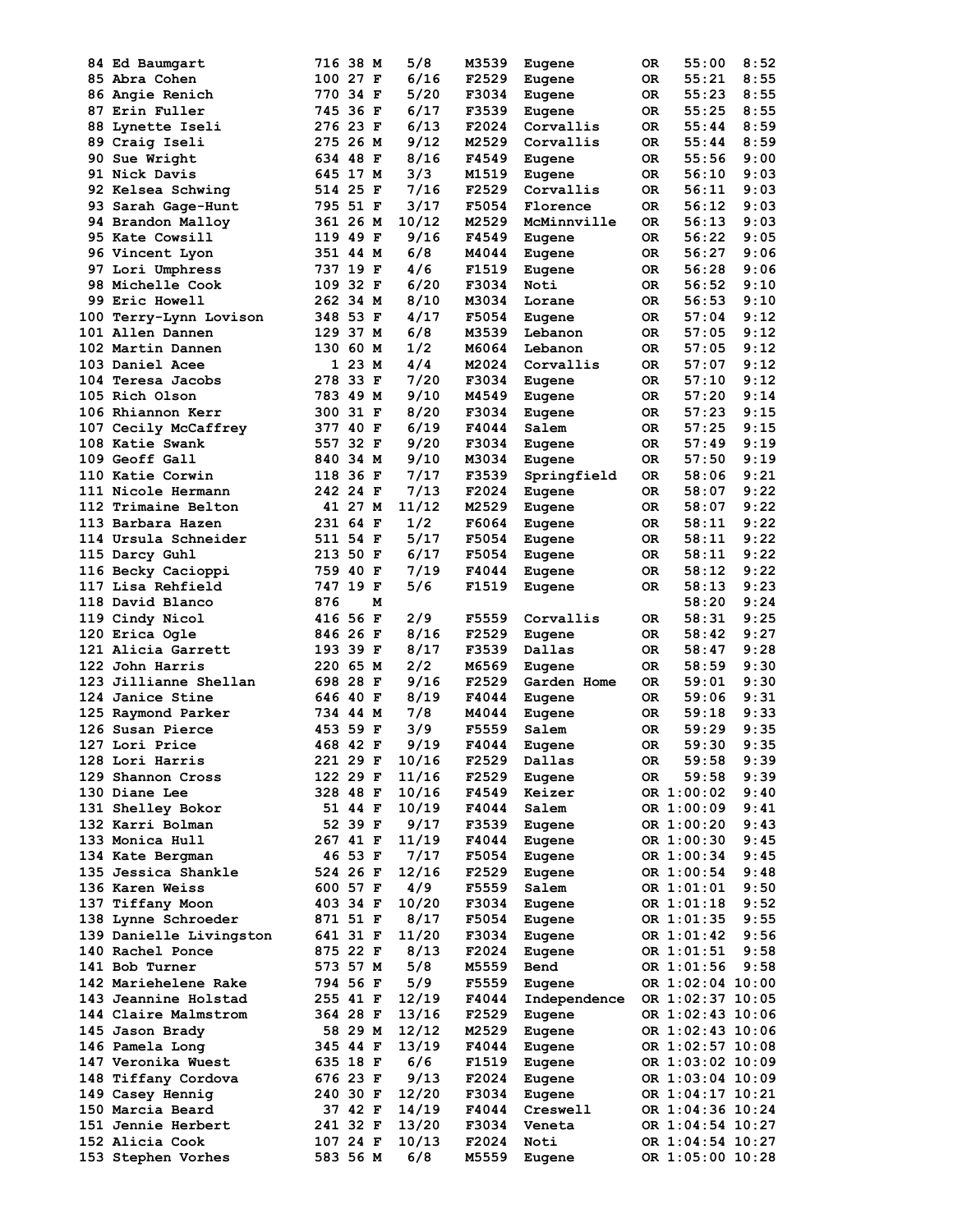| 154 Jane Dods                       | 152 73 F |         | 1/1   | F7099        | Springfield                        | OR 1:05:07 10:29   |  |
|-------------------------------------|----------|---------|-------|--------------|------------------------------------|--------------------|--|
| <b>155 Ken Wedin</b>                | 596 64 M |         | 2/2   | M6064        | Eugene                             | OR 1:05:18 10:31   |  |
| 156 Gretchen Lieberman              | 337 36 F |         | 10/17 | F3539        | Eugene                             | OR 1:05:43 10:35   |  |
| 157 Rebekah Zollman                 | 707 31 F |         | 14/20 | F3034        | Harrisburg                         | OR 1:07:24 10:51   |  |
| 158 Joyce Schiavone                 | 651 49 F |         | 11/16 | F4549        | Springfield                        | OR 1:07:27 10:52   |  |
| 159 Susan Devore                    | 143 57 F |         | 6/9   | F5559        | Keizer                             | OR 1:07:29 10:52   |  |
| 160 Mark Walter                     | 586 37 M |         | 7/8   | M3539        | Eugene                             | OR 1:08:05 10:58   |  |
| 161 Julie Ohara                     | 428 41 F |         | 15/19 | F4044        | Springfield                        | OR 1:08:26 11:01   |  |
| 162 Suzanne Crenshaw                | 120 42 F |         | 16/19 | F4044        | Eugene                             | OR 1:08:27 11:01   |  |
| 163 Caitlin Hutchison               | 270 22 F |         | 11/13 | F2024        | Eugene                             | OR 1:08:51 11:05   |  |
| 164 Diane Miller                    |          |         | 9/17  | F5054        |                                    |                    |  |
|                                     | 398 54 F |         |       |              | Salem                              | OR 1:09:06 11:08   |  |
| 165 Debra Nelson                    | 410 54 F |         | 10/17 | F5054        | Eugene                             | OR 1:09:29 11:11   |  |
| 166 Rhianon Surerus-Coan            | 555 23 F |         | 12/13 | F2024        | Corvallis                          | OR 1:10:51 11:24   |  |
| 167 Carol Jones                     | 287 47 F |         | 12/16 | F4549        | Salem                              | OR 1:11:46 11:33   |  |
| 168 Brandi King                     | 302 28 F |         | 14/16 | F2529        | Springfield                        | OR 1:12:06 11:37   |  |
| 169 Edith Baumgart                  |          | 33 36 F | 11/17 | F3539        | Eugene                             | OR 1:12:22 11:39   |  |
| 170 Mercia Petewon                  | 450 31 F |         | 15/20 | F3034        | Eugene                             | OR 1:12:22 11:39   |  |
| 171 Rashi Arora                     | 767 34 F |         | 16/20 | F3034        | Eugene                             | OR 1:12:53 11:44   |  |
| 172 Nishant Sahni                   | 768 32 M |         | 10/10 | M3034        | Eugene                             | OR 1:12:53 11:44   |  |
| 173 Dericka McEachern               | 383 33 F |         | 17/20 | F3034        | Cottage Grove OR $1:13:25$ $11:49$ |                    |  |
| 174 Melonee Clark                   |          | 95 56 F | 7/9   | F5559        | Marcola                            | OR 1:13:27 11:50   |  |
| 175 Fred Howe                       | 260 56 M |         | 7/8   | M5559        | Eugene                             | OR 1:13:28 11:50   |  |
| 176 Shalena Jones                   | 688 32 F |         | 18/20 | F3034        | Eugene                             | OR 1:14:12 11:57   |  |
| 177 Stephany Johnson                | 282 28 F |         | 15/16 | F2529        | Springfield                        | OR 1:14:48 12:03   |  |
| 178 Kristy Schneider                | 510 35 F |         | 12/17 | F3539        | Elmira                             | OR 1:17:20 12:27   |  |
| 179 Keri Schneider                  | 773 35 F |         | 13/17 | F3539        |                                    | OR 1:17:20 12:27   |  |
|                                     |          |         |       |              | Eugene                             |                    |  |
| 180 Ronda Ward                      | 588 53 F |         | 11/17 | <b>F5054</b> | Springfield                        | OR 1:18:30 12:38 W |  |
| 181 Carrie Neville                  | 411 39 F |         | 14/17 | F3539        | Monmouth                           | OR 1:18:41 12:40   |  |
| 182 Molly Schroeder                 | 512 30 F |         | 19/20 | F3034        | Coos Bay                           | OR 1:20:28 12:57   |  |
| 183 Nancy Toth                      | 570 35 F |         | 15/17 | F3539        | Eugene                             | OR 1:23:18 13:25   |  |
| 184 Jiannbin Shiao                  | 526 39 M |         | 8/8   | M3539        | Eugene                             | OR 1:23:19 13:25 W |  |
| 185 Kara Juza                       | 292 53 F |         | 12/17 | F5054        | Vida                               | OR 1:24:46 13:39 W |  |
| 186 Lynda Edwards                   | 171 50 F |         | 13/17 | F5054        | Leaburg                            | OR 1:24:47 13:39 W |  |
| <b>187 Wendy Whitson</b>            | 611 45 F |         | 13/16 | F4549        | Vida                               | OR 1:24:48 13:39 W |  |
| 188 Ashley Gunn                     | 215 24 F |         | 13/13 | F2024        | Eugene                             | OR 1:25:25 13:45 W |  |
| 189 Christine Gann                  | 192 57 F |         | 8/9   | F5559        | Eugene                             | OR 1:27:45 14:08 W |  |
| 190 Patty Whalen                    | 609 36 F |         | 16/17 | F3539        | Eugene                             | OR 1:27:45 14:08 W |  |
| 191 Theresa Martin-Seymou           | 375 42 F |         | 17/19 | F4044        | Salem                              | OR 1:28:32 14:15 W |  |
| 192 Sheila Oldham                   | 429 39 F |         | 17/17 | F3539        | Springfield                        | OR 1:29:12 14:22 W |  |
| 193 Joel Triolo                     | 735 59 M |         | 8/8   | M5559        | Springfield                        | OR 1:30:29 14:34   |  |
| 194 Gene Austin                     |          | 12 54 M | 5/9   | M5054        | Eugene                             | OR 1:31:27 14:43 W |  |
|                                     | 523 51 M |         | 6/9   | M5054        | Salem                              | OR 1:32:51 14:57 W |  |
| 195 Jay Seymour                     |          |         |       |              |                                    |                    |  |
| 196 Bill Kirkpatrick                | 786 42 M |         | 8/8   | M4044        | Salem                              | OR 1:32:52 14:57   |  |
| 197 Debra Smith                     | 539 48 F |         | 14/16 | F4549        | Eugene                             | OR 1:34:15 15:10 W |  |
| 198 Dale Smith                      | 537 51 M |         | 7/9   | M5054        | Eugene                             | OR 1:34:16 15:11 W |  |
| 199 Laura Pavlat                    | 440 48 F |         | 15/16 | F4549        | Eugene                             | OR 1:39:56 16:05 W |  |
| 200 Belinda Broussard               |          | 63 48 F | 16/16 | F4549        | Eugene                             | OR 1:39:56 16:05 W |  |
| 201 Karen Lewis                     | 336 51 F |         | 14/17 | F5054        | Eugene                             | OR 1:39:57 16:05 W |  |
| 202 Cinnamon Chiado                 |          | 89 25 F | 16/16 | F2529        | Junction City OR 1:40:28 16:10 W   |                    |  |
| 203 Nadine Scott                    | 515 57 F |         | 9/9   | F5559        | Walterville                        | OR 1:42:57 16:34 W |  |
| 204 Linda Schaefers                 | 505 62 F |         | 2/2   | F6064        | Vida                               | OR 1:42:57 16:35 W |  |
| 205 John Stephens                   | 548 45 M |         | 10/10 | M4549        | Cottage Grove OR $1:43:10$ 16:37 W |                    |  |
| 206 Dena Howell                     | 261 34 F |         | 20/20 | F3034        | Lorane                             | OR 1:43:10 16:37 W |  |
| 207 Eileen Reynolds                 | 481 54 F |         | 15/17 | F5054        | Eugene                             | OR 1:46:46 17:11 W |  |
| 208 Marc Rocha                      | 490 53 M |         | 8/9   | M5054        | Eugene                             | OR 1:46:56 17:13 W |  |
| 209 Sheryl Rocha                    | 491 51 F |         | 16/17 | F5054        | Eugene                             | OR 1:46:56 17:13 W |  |
|                                     |          |         |       |              |                                    |                    |  |
| 210 Kim Hodges                      | 247 43 F |         | 18/19 | F4044        | Eugene                             | OR 1:46:58 17:13 W |  |
| 211 Paula Delibertis                | 138 50 M |         | 9/9   | M5054        | Eugene                             | OR 1:46:58 17:13 W |  |
|                                     |          |         | 19/19 | F4044        | Eugene                             | OR 1:51:21 17:56   |  |
| 212 Patty Boyle<br>213 Beth Bridges | 56 40 F  | 62 50 F | 17/17 | F5054        | Eugene                             | OR 1:51:22 17:56   |  |

#### **10K Award Results**

| **********       | FEMALE OVERALL RESULTS *********** |     |              |  |
|------------------|------------------------------------|-----|--------------|--|
| 1 Tabitha Grimes | 28 Eugene                          | OR. | $39:39$ 6:23 |  |
| 2 Kara Weigel    | 29 Eugene                          | OR. | $43:27$ 7:00 |  |
| 3 Emily Green    | 27 Eugene                          | 0R  | $44:15$ 7:08 |  |
| **********       | MALE OVERALL RESULTS               |     | ***********  |  |
| 1 Jeff Carman    | 29 Lake Oswego                     | OR. | $33:16$ 5:22 |  |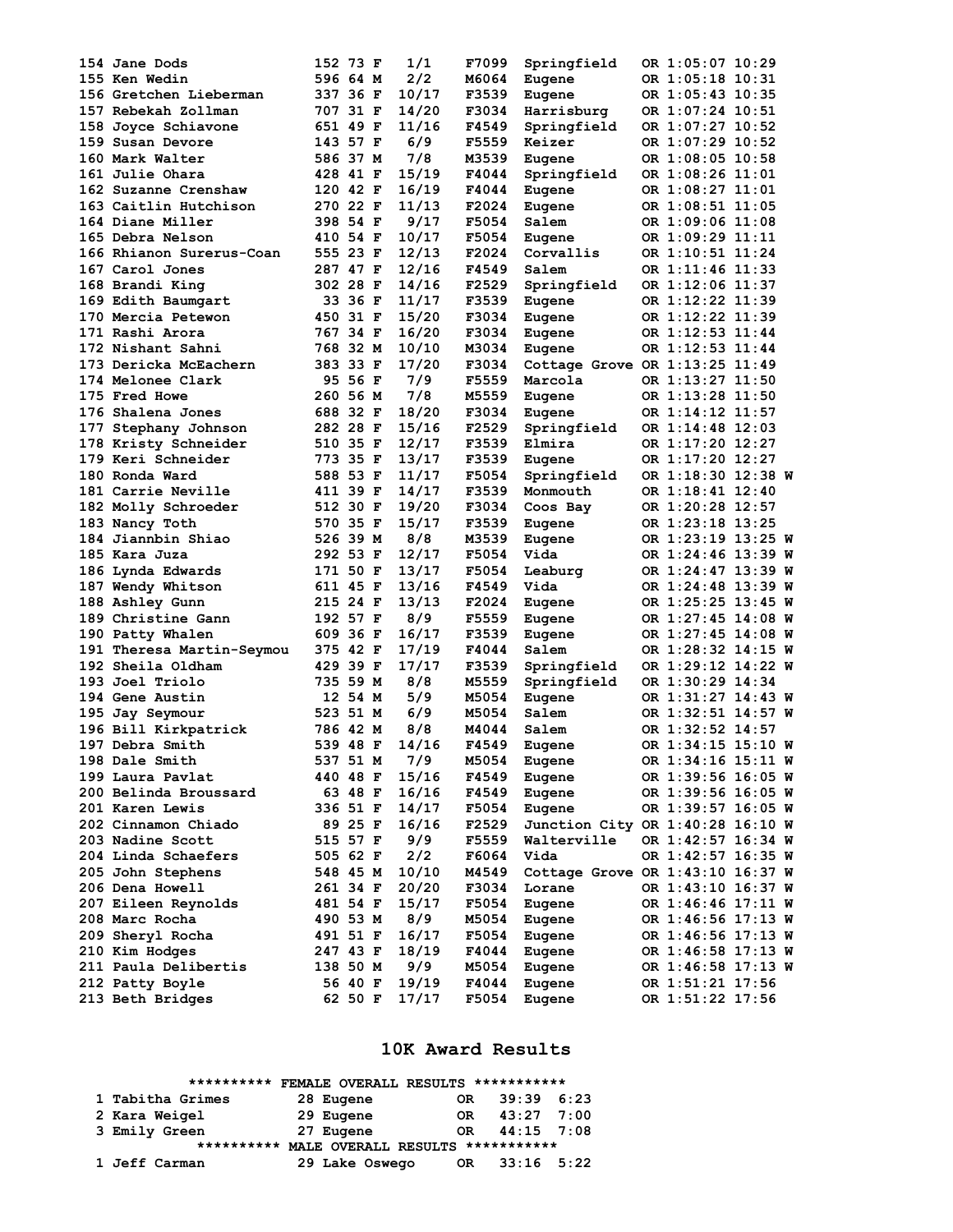|                | 2 Andy Bednarek     | 26 Eugene                                                                                          |                        | OR DO                                 | 35:38 | 5:45            |                 |      |
|----------------|---------------------|----------------------------------------------------------------------------------------------------|------------------------|---------------------------------------|-------|-----------------|-----------------|------|
|                | 3 Steven Castro     | -<br>20 Lebanon                                                                                    |                        | OR          35:44                     |       | 5:46            |                 |      |
|                |                     |                                                                                                    |                        | MALE AGE GROUP: 15 - 19               |       |                 |                 |      |
| $\mathbf{1}$   |                     |                                                                                                    |                        |                                       |       |                 | OR 43:02 6:56   |      |
| $\overline{2}$ |                     | 433 Brendan Ostlund 10 18 Canby<br>662 Jorge Contreras 10 17 Eugene<br>645 Nick Davis 10 17 Eugene |                        |                                       |       |                 | OR 44:17        | 7:08 |
| $3^{\circ}$    |                     |                                                                                                    |                        |                                       |       | OR              | 56:10           | 9:03 |
|                |                     | <b>FEMALE AGE GROUP:</b>                                                                           |                        | $15 - 19$                             |       |                 |                 |      |
| $\mathbf{1}$   |                     | 784 Kayla Olson 10 17 Eugene                                                                       |                        |                                       |       |                 | OR 49:01 7:54   |      |
| $2^{\sim}$     |                     | 852 Kristen Rasmussen 10 17 Dundee                                                                 |                        |                                       |       | <b>OR</b>       | 54:47           | 8:49 |
| 3              |                     |                                                                                                    |                        |                                       |       | OR DO           | 54:47           | 8:49 |
|                |                     | 212 Allison Grundy 10 19 Portland                                                                  |                        |                                       |       |                 |                 |      |
|                |                     |                                                                                                    |                        | MALE AGE GROUP: 20 - 24               |       |                 |                 |      |
| $\mathbf{1}$   |                     | 80 Steven Castro 10 20 Lebanon                                                                     |                        |                                       |       | OR DR           | 35:44           | 5:46 |
| $\mathbf{2}$   |                     |                                                                                                    |                        | 550 Cole Stevens 10 20 Springfield    |       | OR DO           | 46:08           | 7:26 |
| 3              |                     | 669 Bryan Bandstra 10 24 Eugene                                                                    |                        |                                       |       | OR DR           | 46:36           | 7:30 |
|                |                     | FEMALE AGE GROUP: 20 - 24                                                                          |                        |                                       |       |                 |                 |      |
| 1              |                     | 730 Annie Jenkins 10 23 Eugene                                                                     |                        |                                       |       | OR DR           | 51:30 8:18      |      |
|                |                     |                                                                                                    |                        |                                       |       |                 | OR 52:25 8:27   |      |
|                |                     | 2 771 Ines Bugert 10 22 Eugene<br>3 384 Kaitlan McGuinness 10 23 Eugene                            |                        |                                       |       | <b>OR</b>       | $53:03$ $8:33$  |      |
|                |                     |                                                                                                    |                        | MALE AGE GROUP: 25 - 29               |       |                 |                 |      |
| $\mathbf{1}$   |                     |                                                                                                    |                        |                                       |       |                 | OR 33:16 5:22   |      |
| $\mathbf{2}$   |                     |                                                                                                    |                        |                                       |       |                 | OR 35:38 5:45   |      |
| 3              |                     |                                                                                                    |                        |                                       |       | <b>OR</b>       | 39:43           | 6:24 |
|                |                     |                                                                                                    |                        |                                       |       |                 |                 |      |
|                |                     |                                                                                                    |                        | FEMALE AGE GROUP: 25 - 29             |       |                 |                 |      |
| $\mathbf{1}$   |                     | 210 Tabitha Grimes 10 28 Eugene<br>835 Kara Weigel 10 29 Eugene                                    |                        |                                       |       |                 | OR 39:39        | 6:23 |
| $\mathbf{2}$   | 835 Kara Weigel     |                                                                                                    |                        |                                       |       |                 | OR 43:27        | 7:00 |
| 3              |                     | 207 Emily Green                                                                                    |                        | 10 27 Eugene                          |       |                 | OR 44:15        | 7:08 |
|                |                     |                                                                                                    |                        | MALE AGE GROUP: 30 - 34               |       |                 |                 |      |
| $\mathbf{1}$   |                     |                                                                                                    |                        | 837 Samuel Bradshaw 10 34 Lake Oswego |       |                 | OR 36:41 5:55   |      |
| $2^{\sim}$     |                     | 293 Jeffrey Kane 10 34 Eugene                                                                      |                        |                                       |       | OR <sub>1</sub> | 41:16           | 6:39 |
| 3              |                     | 839 Patrick Willis 10 32 Eugene                                                                    |                        |                                       |       | OR              | 44:48           | 7:13 |
|                |                     |                                                                                                    |                        | FEMALE AGE GROUP: 30 - 34             |       |                 |                 |      |
| $\mathbf{1}$   |                     | 694 Allison Lombardi 10 32 Eugene                                                                  |                        |                                       |       | OR DR           | 47:33           | 7:40 |
| $2^{\circ}$    |                     | 614 Dori Wigget 10 31 Eugene                                                                       |                        |                                       |       | OR DR           | 48:20           | 7:47 |
| 3              |                     | 434 Shannon Overbaugh 10 31 Noti                                                                   |                        |                                       |       |                 | $50:01$ 8:03    |      |
|                |                     |                                                                                                    |                        |                                       |       | OR DR           |                 |      |
|                |                     |                                                                                                    |                        | MALE AGE GROUP: 35 - 39               |       |                 |                 |      |
| 1              |                     | 838 Steve Murcott 10 35 Portland                                                                   |                        |                                       |       | OR              | 37:37           | 6:04 |
| $\mathbf{2}$   |                     | 392 David Meldrajs 10 39 Eugene<br>157 Brad Dubbels 10 36 Eugene                                   |                        |                                       |       | OR DR           | 45:09           | 7:16 |
| 3              |                     |                                                                                                    |                        |                                       |       | <b>OR</b>       | 46:57           | 7:34 |
|                |                     |                                                                                                    |                        | FEMALE AGE GROUP: 35 - 39             |       |                 |                 |      |
|                | 1 738 Angi Meyer    | 738 Angi Meyer 10 36 Eugene<br>85 Cheryl Chapman 10 36 Veneta<br>219 Anne Harris 10 38 Newport     |                        |                                       |       |                 | OR  47:50  7:42 |      |
| $\mathbf{2}$   |                     |                                                                                                    |                        |                                       |       |                 | OR 48:39 7:50   |      |
| 3              |                     |                                                                                                    |                        |                                       |       | <b>OR</b>       | 50:01           | 8:03 |
|                |                     |                                                                                                    |                        | MALE AGE GROUP: 40 - 44               |       |                 |                 |      |
| 1              | 746 John Wagner     |                                                                                                    |                        | 10 43 Blachly                         |       | OR.             | 39:40           | 6:24 |
| 2              | 449 Dave Peterson   |                                                                                                    |                        | 10 44 Eugene                          |       | OR              | 41:05           | 6:37 |
| 3              |                     | 664 Tim Ellenberger                                                                                |                        | 10 43 Fall Creek                      |       | OR.             | 46:45           | 7:32 |
|                |                     |                                                                                                    |                        |                                       |       |                 |                 |      |
|                |                     |                                                                                                    |                        | FEMALE AGE GROUP: 40 - 44             |       |                 |                 |      |
| 1              | 23 Megan Banks      |                                                                                                    | 10 43 Eugene           |                                       |       | OR              | 44:22           | 7:09 |
| 2              |                     | 807 Bethany Chiaramonte 10 40 Portland                                                             |                        |                                       |       | OR              | 48:16           | 7:47 |
| 3              | 105 Melanie Collura |                                                                                                    |                        | 10 42 Springfield                     |       | OR              | 51:28           | 8:17 |
|                |                     |                                                                                                    |                        | MALE AGE GROUP: 45 - 49               |       |                 |                 |      |
| 1              | 666 Jim Elwell      |                                                                                                    |                        | 10 49 Corvallis                       |       | 0R.             | 37:38           | 6:04 |
| 2              | 378 Mike McCann     |                                                                                                    |                        | 10 47 Eugene                          |       | OR.             | 41:52           | 6:45 |
| з              | 589 Lucky Warwick   |                                                                                                    |                        | 10 49 Dexter                          |       | OR.             | 45:18           | 7:18 |
|                |                     |                                                                                                    |                        | FEMALE AGE GROUP: 45 - 49             |       |                 |                 |      |
| 1              | 165 Donna Eads      |                                                                                                    |                        | 10 45 Roseburg                        |       | OR.             | 45:10           | 7:17 |
| $\mathbf{2}$   | 158 Kathleen Dugan  |                                                                                                    | 10 48 Eugene           |                                       |       | OR.             | 49:58           | 8:03 |
| 3              |                     |                                                                                                    |                        | 10 46 Roseburg                        |       | OR              | 51:53           | 8:21 |
|                | 42 Dory Bennett     |                                                                                                    |                        |                                       |       |                 |                 |      |
|                |                     |                                                                                                    | <b>MALE AGE GROUP:</b> | $50 - 54$                             |       |                 |                 |      |
| 1              | 750 John Hall       |                                                                                                    |                        | 10 53 Eugene                          |       | OR              | 43:17           | 6:58 |
| 2              | 432 Jeff Ostler     |                                                                                                    |                        | 10 54 Eugene                          |       | OR              | 44:27           | 7:10 |
| 3              | 822 Robb Paul       |                                                                                                    | 10 52                  |                                       |       |                 | 51:29           | 8:18 |
|                |                     |                                                                                                    |                        | FEMALE AGE GROUP: 50 - 54             |       |                 |                 |      |
| 1              | 509 Sue Schmidt     |                                                                                                    | 10 52 Salem            |                                       |       | OR              | 46:39           | 7:31 |
| $\mathbf{2}$   | 182 Phyllis Fowler  |                                                                                                    |                        | 10 53 Sutherlin                       |       | OR              | 51:43           | 8:20 |
| 3              |                     | 795 Sarah Gage-Hunt                                                                                |                        | 10 51 Florence                        |       | OR.             | 56:12           | 9:03 |
|                |                     |                                                                                                    |                        | MALE AGE GROUP: 55 - 59               |       |                 |                 |      |
| 1              | 601 Bill Welch      |                                                                                                    |                        | 10 56 Eugene                          |       | 0R.             | 45:00           | 7:15 |
| 2              | 819 Craig Weinerman |                                                                                                    |                        | 10 59 Eugene                          |       | OR              | 47:46           | 7:42 |
| 3              | 474 David Ramey     |                                                                                                    |                        | 10 56 Albany                          |       | OR.             | 48:04           | 7:44 |
|                |                     |                                                                                                    |                        |                                       |       |                 |                 |      |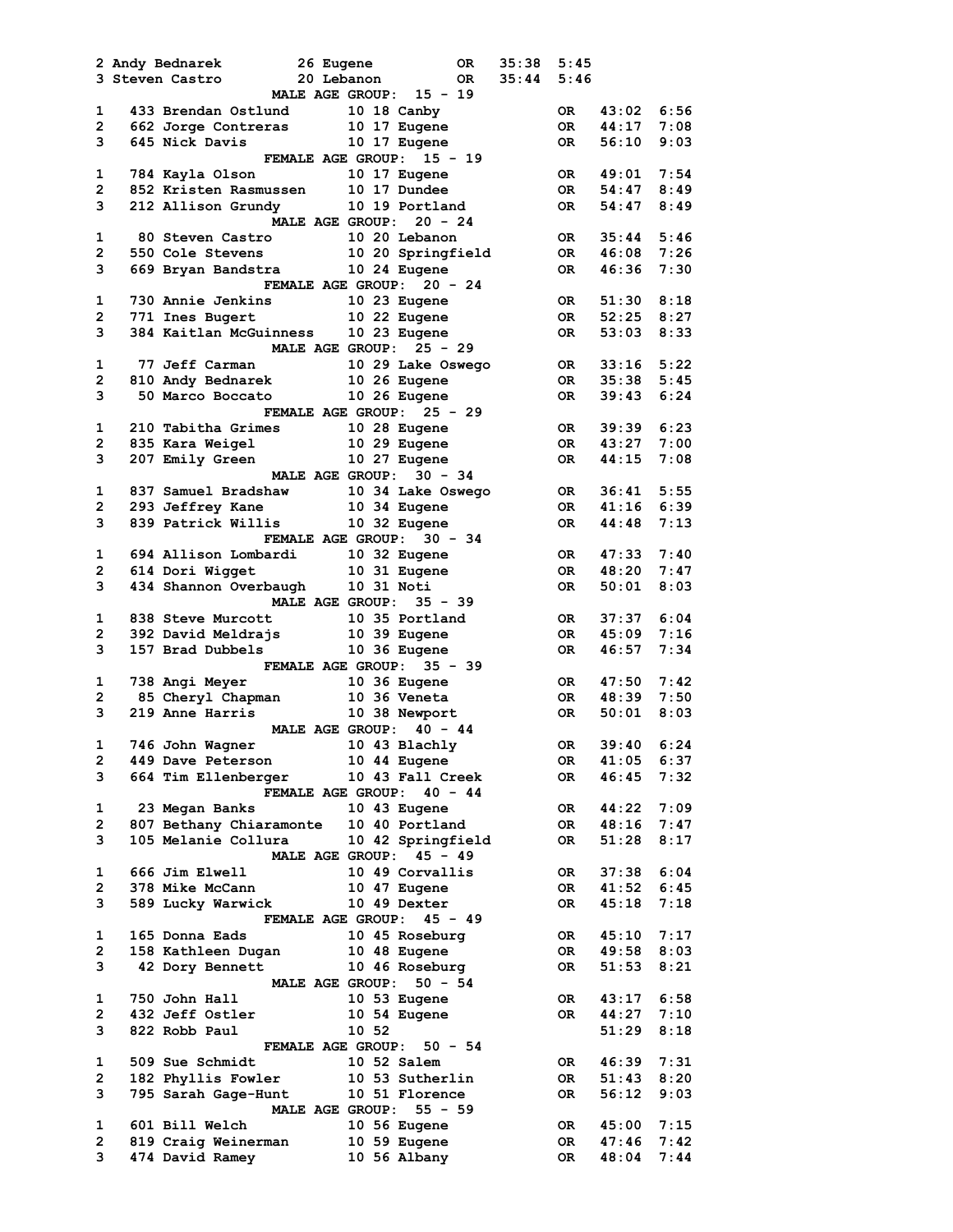|                | FEMALE AGE GROUP: $55 - 59$          |                       |
|----------------|--------------------------------------|-----------------------|
| 1              | 723 Nancy Pierce<br>$10\,57$ Eugene  | 8:33<br>53:07<br>OR.  |
| 2              | 416 Cindy Nicol<br>10 56 Corvallis   | 9:25<br>58:31<br>OR.  |
| 3              | 453 Susan Pierce<br>10 59 Salem      | 9:35<br>59:29<br>OR.  |
|                | MALE AGE GROUP: 60 - 64              |                       |
| 1              | 130 Martin Dannen<br>10 60 Lebanon   | $57:05$ 9:12<br>OR.   |
| 2              | 596 Ken Wedin<br>10 64 Eugene        | OR 1:05:18 10:31      |
|                | FEMALE AGE GROUP: 60 - 64            |                       |
|                | 10 64 Eugene<br>231 Barbara Hazen    | $58:11$ $9:22$<br>OR. |
| $\overline{2}$ | $10\,62$ Vida<br>505 Linda Schaefers | OR 1:42:57 16:35      |
|                | MALE AGE GROUP: 65 - 69              |                       |
|                | 382 Keith McConnell<br>10 65 Eugene  | 8:05<br>50:11<br>OR.  |
| $\overline{2}$ | 10 65 Eugene<br>220 John Harris      | 9:30<br>58:59<br>0R   |
|                | FEMALE AGE GROUP: 70 - 99            |                       |
|                | 10 73 Springfield<br>152 Jane Dods   | OR 1:05:07 10:29      |

# **5K Overall Results**

| <b>Place Name</b> | ===== ====================== ==== | No.      | $=$     | $=$ | Ag S Div/Tot<br>=== | Div<br>$=$ $=$ $=$ $=$ $=$ $=$ | City<br>$\begin{array}{c} \texttt{---} \texttt{---} \texttt{---} \texttt{---} \texttt{---} \end{array}$ |           | <b>St Time</b><br>$==$ $==$ $==$ | Pace | Walk |
|-------------------|-----------------------------------|----------|---------|-----|---------------------|--------------------------------|---------------------------------------------------------------------------------------------------------|-----------|----------------------------------|------|------|
|                   | 1 Alex Jones                      | 285 20 M |         |     | 1/6                 | M2024                          | Spfld                                                                                                   | <b>OR</b> | 16:18                            | 5:15 |      |
|                   | 2 Dennis Brands                   |          | 60 23 M |     | 2/6                 | M2024                          | Canby                                                                                                   | 0R        | 16:18                            | 5:15 |      |
|                   | 3 Robert Wayner                   | 823 27 M |         |     | 1/4                 | M2529                          | Eugene                                                                                                  | 0R        | 16:38                            | 5:22 |      |
|                   | 4 Gino Gaddini                    | 824 20 M |         |     | 3/6                 | M2024                          | Eugene                                                                                                  | OR.       | 16:50                            | 5:26 |      |
|                   | 5 Jeffrey Levine                  | 335 18 M |         |     | 1/2                 | M1519                          | Eugene                                                                                                  | 0R        | 17:29                            | 5:38 |      |
|                   | 6 Liz James                       | 748 33 F |         |     | 1/12                | F3034                          | Eugene                                                                                                  | 0R        | 18:59                            | 6:07 |      |
|                   | 7 Patrick O'Donnell               | 815 39 M |         |     | 1/8                 | M3539                          | Eugene                                                                                                  | 0R        | 19:01                            | 6:08 |      |
|                   | 8 Jenner Higgins                  | 685 10 M |         |     | 1/9                 | M0114                          | Eugene                                                                                                  | 0R        | 19:37                            | 6:19 |      |
|                   | 9 Mark Andersen                   | 668 51 M |         |     | 1/8                 | M5054                          | Eugene                                                                                                  | 0R        | 19:48                            | 6:23 |      |
|                   | 10 Charlie Solomon                | 732 46 F |         |     | 1/14                | F4549                          | Junction City OR                                                                                        |           | 19:53                            | 6:24 |      |
|                   | 11 Dalen Willhite                 | 620 25 M |         |     | 2/4                 | M2529                          | Eugene                                                                                                  | OR.       | 21:29                            | 6:55 |      |
|                   | 12 Frank Folino                   | 833 27 M |         |     | 3/4                 | M2529                          | Eugene                                                                                                  | 0R        | 21:42                            | 6:59 |      |
|                   | 13 Doug Lester                    | 334 57 M |         |     | 1/8                 | M5559                          | Sutherlin                                                                                               | 0R        | 21:43                            | 7:00 |      |
|                   | 14 Zak Mower                      | 407 31 M |         |     | 1/2                 | M3034                          | Springfield                                                                                             | 0R        | 21:51                            | 7:02 |      |
|                   | 15 Darin French                   | 842 13 M |         |     | 2/9                 | M0114                          | Springfield                                                                                             | 0R        | 21:59                            | 7:05 |      |
|                   | 16 Kd Solomon                     | 733 17 F |         |     | 1/7                 | F1519                          | Junction City OR                                                                                        |           | 22:12                            | 7:09 |      |
|                   | 17 Alfredo Velez                  | 830 34 M |         |     | 2/2                 | M3034                          | Eugene                                                                                                  | 0R        | 22:33                            | 7:16 |      |
|                   | 18 Julie Decourcey                | 135 20 F |         |     | 1/10                | F2024                          | Eugene                                                                                                  | OR        | 22:33                            | 7:16 |      |
|                   | 19 Travis Bradley                 | 736 16 M |         |     | 2/2                 | M1519                          | Eugene                                                                                                  | 0R        | 22:41                            | 7:19 |      |
|                   | 20 Dave McJunkin                  | 818 64 M |         |     | 1/3                 | M6064                          | Eugene                                                                                                  | OR.       | 22:44                            | 7:19 |      |
|                   | 21 Valdemar Crispin Quin          | 678 12 M |         |     | 3/9                 | M0114                          | Eugene                                                                                                  | 0R        | 23:00                            | 7:25 |      |
|                   | 22 Chris Correll                  | 115 12 M |         |     | 4/9                 | M0114                          | Eugne                                                                                                   | 0R        | 23:06                            | 7:27 |      |
|                   | 23 Daniel Smith                   | 538 57 M |         |     | 2/8                 | M5559                          | Springfield                                                                                             | 0R        | 23:15                            | 7:29 |      |
|                   | 24 Celeste Kuta                   | 757 52 F |         |     | 1/10                | F5054                          | Eugene                                                                                                  | OR.       | 23:16                            | 7:30 |      |
|                   | <b>25 Bevin Helm</b>              | 239 34 F |         |     | 2/12                | F3034                          | Eugene                                                                                                  | 0R        | 23:18                            | 7:30 |      |
|                   | 26 Seth Pinckney                  | 455 10 M |         |     | 5/9                 | M0114                          | Eugene                                                                                                  | OR.       | 24:17                            | 7:49 |      |
|                   | 27 Carolyn Ulrich                 | 751 48 F |         |     | 2/14                | F4549                          | Eugene                                                                                                  | 0R        | 24:20                            | 7:50 |      |
|                   | 28 Randy McLaws                   | 389 54 M |         |     | 2/8                 | M5054                          | Springfield                                                                                             | 0R        | 24:24                            | 7:51 |      |
|                   | 29 Shauna Collins                 | 844 17 F |         |     | 2/7                 | F1519                          | Roseburg                                                                                                | 0R        | 24:38                            | 7:56 |      |
|                   | 30 Joel Iboa                      | 271 41 M |         |     | 1/2                 | M4044                          | Eugene                                                                                                  | 0R        | 24:41                            | 7:57 |      |
|                   | 31 Rheanna Williams               | 623 15 F |         |     | 3/7                 | F1519                          | Eugene                                                                                                  | OR.       | 24:48                            | 7:59 |      |
|                   | 32 Matt Clearwaters               | 675 38 M |         |     | 2/8                 | M3539                          | Eugene                                                                                                  | 0R        | 25:28                            | 8:12 |      |
|                   | 33 Harvey Hall                    | 218      |         | м   |                     |                                |                                                                                                         |           | 25:41                            | 8:16 |      |
|                   | 34 Kody Gabriel                   | 806 31 F |         |     | 3/12                | F3034                          | Springfield                                                                                             | OR.       | 25:46                            | 8:18 |      |
|                   | 35 Charlene Chamberlain           |          | 84 47 F |     | 3/14                | F4549                          | Elmira                                                                                                  | 0R        | 25:54                            | 8:21 |      |
|                   | 36 Courtney Stephenson            | 549 23 F |         |     | 2/10                | F2024                          | Springfield                                                                                             | 0R        | 26:11                            | 8:26 |      |
| 37                | Serena Gomez                      | 200 32 F |         |     | 4/12                | F3034                          | Eugene                                                                                                  | <b>OR</b> | 26:13                            | 8:27 |      |
|                   | 38 Christy Ulch                   | 575 29 F |         |     | 1/13                | F2529                          | Springfield                                                                                             | <b>OR</b> | 26:15                            | 8:27 |      |
|                   | 39 Alysha Best                    |          | 47 23 F |     | 3/10                | F2024                          | Springfield                                                                                             | <b>OR</b> | 26:16                            | 8:28 |      |
|                   | 40 Barry Mattfield                | 834 54 M |         |     | 3/8                 | M5054                          | Eugene                                                                                                  | 0R        | 26:24                            | 8:30 |      |
|                   | 41 Tyee Williams                  | 625 12 M |         |     | 6/9                 | M0114                          | Eugene                                                                                                  | 0R        | 26:31                            | 8:33 |      |
|                   | 42 Michael McElroy                | 727 50 M |         |     | 4/8                 | M5054                          | Eugene                                                                                                  | 0R        | 26:38                            | 8:35 |      |
|                   | 43 Eric&nick Defreest             | 724 46 M |         |     | 1/4                 | M4549                          | Eugene                                                                                                  | <b>OR</b> | 26:42                            | 8:36 |      |
|                   | 44 Maryann Petersen               | 712 44 F |         |     | 1/12                | F4044                          | Eugene                                                                                                  | OR.       | 26:45                            | 8:37 |      |
|                   | 45 Cory Huffman                   | 264 25 M |         |     | 4/4                 | M2529                          | Eugene                                                                                                  | 0R        | 26:54                            | 8:40 |      |
|                   | 46 Brian Nicol                    | 415 58 M |         |     | 3/8                 | M5559                          | Corvallis                                                                                               | 0R        | 27:01                            | 8:42 |      |
|                   | 47 Tyler Nice                     | 413 25 S |         |     |                     |                                | Eugene                                                                                                  | 0R        | 27:12                            | 8:46 |      |
|                   | 48 Angelica Calderon              | 832 25 F |         |     | 2/13                | F2529                          | Eugene                                                                                                  | <b>OR</b> | 27:14                            | 8:46 |      |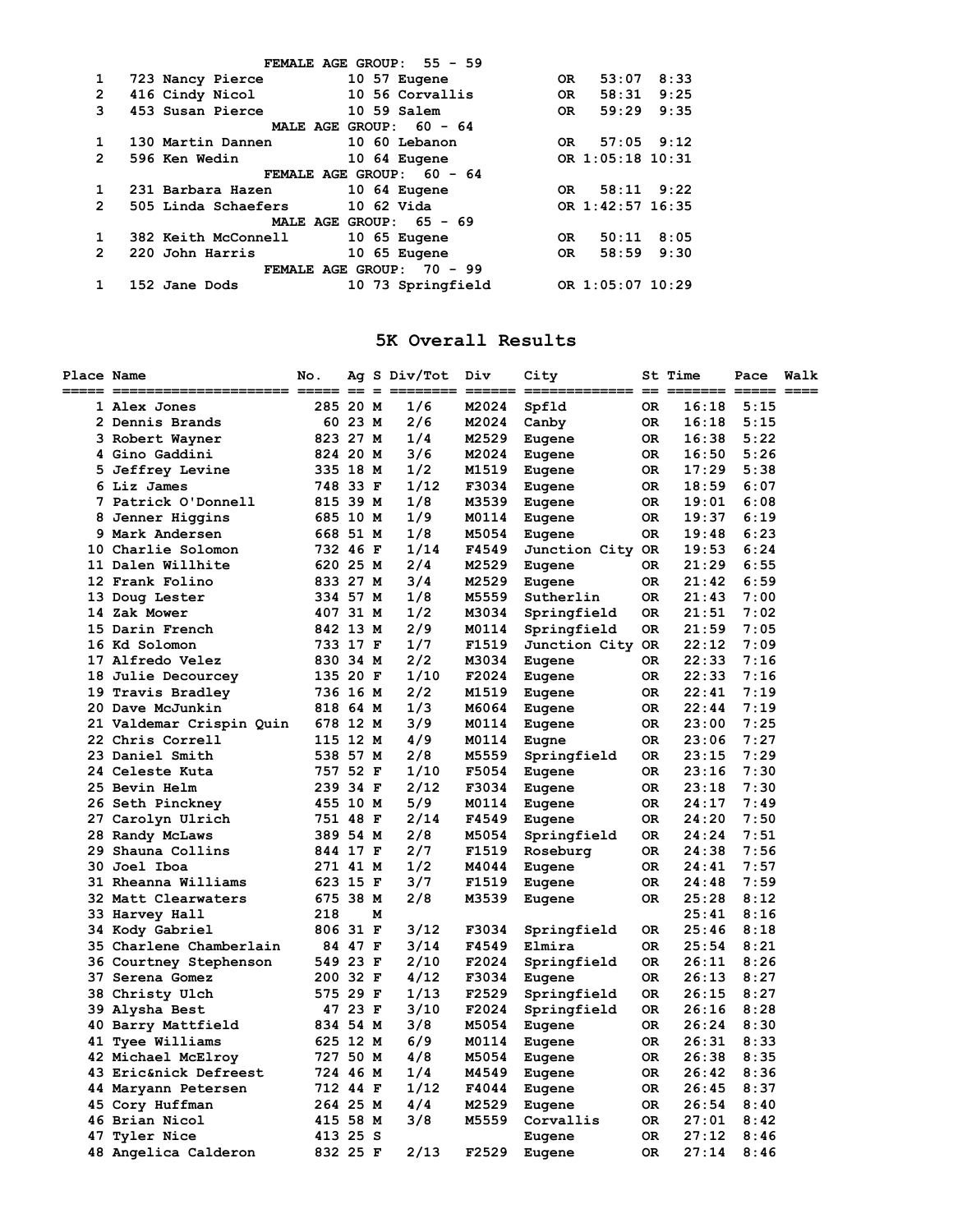|     | 49 Madi Novak           | 425 37 F  | 1/14  | F3539 | Eugene           | 0R  | 27:15<br>8:47   |
|-----|-------------------------|-----------|-------|-------|------------------|-----|-----------------|
|     | <b>50 Andree Phelps</b> | 451 37 F  | 2/14  | F3539 | Eugene           | OR  | 27:17<br>8:47   |
|     | 51 Hayden Banks         | 22<br>8 M | 7/9   | M0114 | Eugene           | OR  | 27:28<br>8:51   |
|     | 52 Adrienne Banks       | 21 11 F   | 1/5   | F0114 | Eugene           | 0R  | 27:28<br>8:51   |
|     | 53 Larie Davis          | 133 48 F  | 4/14  | F4549 | Eugene           | 0R  | 27:41<br>8:55   |
|     |                         |           | 2/12  | F4044 |                  |     | 27:41<br>8:55   |
| 54. | Peggy Martin            | 374 43 F  |       |       | Eugene           | 0R  |                 |
|     | 55 Jesse Applegate      | 801 35 M  | 3/8   | M3539 | Springfield      | 0R  | 8:58<br>27:49   |
|     | 56 Christie Wolgamott   | 649 38 F  | 3/14  | F3539 | Eugene           | 0R  | 28:01<br>9:01   |
|     | 57 Ben Bauer            | 31 54 M   | 5/8   | M5054 | Springfield      | 0R  | 9:02<br>28:02   |
|     | <b>58 Gwen Gwilym</b>   | 217 47 F  | 5/14  | F4549 | Eugene           | OR. | 28:12<br>9:05   |
|     | 59 Ken Kato             | 689 37 M  | 4/8   | M3539 | Eugene           | 0R  | 28:25<br>9:09   |
|     | 60 Mimi Kato            | 690 39 F  | 4/14  | F3539 | Eugene           | 0R  | 28:26<br>9:09   |
|     | 61 Kate Shrum           | 527 26 F  | 3/13  | F2529 | Eugene           | 0R  | 28:27<br>9:10   |
|     | 62 Jim Vieg             | 873 24 M  | 4/6   | M2024 |                  | 0R  | 28:29<br>9:11   |
|     |                         |           |       |       | Eugene           |     |                 |
|     | 63 Katie Ravitch        | 476 26 F  | 4/13  | F2529 | Eugene           | OR. | 28:30<br>9:11   |
|     | 64 Laura Rains          | 803 47 F  | 6/14  | F4549 | Eugene           | 0R  | 28:38<br>9:13   |
|     | 65 Lara Bovilsky        | 53 36 F   | 5/14  | F3539 | Eugene           | OR. | 9:13<br>28:38   |
|     | 66 Jocelynn Gebhart     | 194 27 F  | 5/13  | F2529 | Eugene           | 0R  | 28:40<br>9:14   |
|     | 67 Robert Horsley       | 258 38 M  | 5/8   | M3539 | Salem            | 0R  | 29:01<br>9:21   |
|     | 68 John Femal           | 177 51 M  | 6/8   | M5054 | Eugene           | OR. | 9:24<br>29:11   |
|     | 69 Kira O'Connor        | 426 24 F  | 4/10  | F2024 | Eugene           | 0R  | 9:24<br>29:11   |
|     | 70 Chemen Clearwaters   | 674 38 F  | 6/14  | F3539 | Eugene           | 0R  | 9:27<br>29:20   |
|     | 71 Kirsten Ettel        | 172 42 F  |       | F4044 |                  |     | 9:27            |
|     |                         |           | 3/12  |       | Eugene           | 0R  | 29:22           |
|     | 72 J. Ingrid Kessler    | 301 46 F  | 7/14  | F4549 | Eugene           | 0R  | 29:25<br>9:29   |
|     | 73 Julayna Pistone      | 458 21 F  | 5/10  | F2024 | Eugene           | 0R  | 9:33<br>29:41   |
|     | 74 Jenica Pistone       | 457 25 F  | 6/13  | F2529 | Eugene           | 0R  | 29:41<br>9:34   |
|     | 75 Matthew Sidman       | 529 35 M  | 6/8   | M3539 | Springfield      | 0R  | 9:35<br>29:44   |
|     | <b>76 Chris Heck</b>    | 865 49 M  | 2/4   | M4549 | Eugene           | 0R  | 9:36<br>29:49   |
|     | <b>77 Jodie Mooney</b>  | 404 47 F  | 8/14  | F4549 | Eugene           | 0R  | 29:54<br>9:38   |
|     | 78 Holly Huntsberry     | 269 20 F  | 6/10  | F2024 | Eugene           | OR. | 9:41<br>30:05   |
|     | 79 Chris Elliott        | 681 41 M  | 2/2   | M4044 |                  | 0R  | 9:44            |
|     |                         |           |       |       | Springfield      |     | 30:15           |
| 80. | Sarah Bungum            | 64 32 F   | 5/12  | F3034 | Eugene           | 0R  | 30:16<br>9:45   |
|     | 81 Crista Miller        | 397 27 F  | 7/13  | F2529 | Lyons            | 0R  | 9:54<br>30:45   |
|     | 82 Amanda Custer        | 127 20 F  | 7/10  | F2024 | Eugene           | 0R  | 9:57<br>30:53   |
|     | 83 Marjean Yates        | 636 53 F  | 2/10  | F5054 | Eugene           | 0R  | $31:17$ $10:04$ |
|     | 84 Alan Ashton          | 9 47 M    | 3/4   | M4549 | Forest Grove     | OR  | 31:23 10:06     |
|     | 85 Jeanie Wright        | 633 30 F  | 6/12  | F3034 | Albany           | OR  | 31:34 10:10     |
|     | 86 Laurie Muggy         | 408 37 F  | 7/14  | F3539 | Springfield      | 0R  | 31:51 10:15     |
|     |                         | 155 22 M  | 5/6   | M2024 |                  |     | 31:55 10:17     |
|     | 87 Jason Dooley         |           |       |       | Eugene           | 0R  |                 |
|     | 88 Rebecca Preston      | 467 38 F  | 8/14  | F3539 | Salem            | OR. | $32:00$ $10:18$ |
|     | 89 Rachel Bracker       | 57 19 F   | 4/7   | F1519 | Eugene           | 0R  | 32:07 10:21     |
|     | 90 Emilee Chapman       | 755 15 F  | 5/7   | F1519 | Veneta           | 0R  | 32:23 10:26     |
|     | 91 Hannah Vanderville   | 754 15 F  | 6/7   | F1519 | Veneta           | OR  | 32:24 10:26     |
|     | 92 Andrea Castor        | 79 47 F   | 9/14  | F4549 | Eugene           | OR  | 32:28 10:27     |
|     | 93 Amy Westereng        | 607 39 F  | 9/14  | F3539 | Hillsboro        | 0R  | 32:33 10:29     |
|     | 94 Ron Kelley           | 297 39 M  | 7/8   | M3539 | Corvallis        | OR  | 32:33 10:29     |
|     | 95 Michelle Ashton      | 10 39 F   | 10/14 | F3539 | Forest Grove     | OR  | $32:51$ $10:35$ |
|     |                         |           |       |       |                  |     |                 |
|     | 96 Ann Simon            | 874 42 F  | 4/12  | F4044 | Eugene           | OR  | $33:31$ $10:48$ |
|     | 97 Sonja Taylor         | 561 41 F  | 5/12  | F4044 | Eugene           | OR  | 33:37 10:49     |
|     | 98 Jessica Graham       | 202 33 F  | 7/12  | F3034 | Salem            | OR  | 33:52 10:54 W   |
|     | 99 Ashley Westling      | 764 29 F  | 8/13  | F2529 | Eugene           | OR  | $33:53$ $10:55$ |
|     | 100 Madison Jones       | 288 14 F  | 2/5   | F0114 | Salem            | OR  | $33:54$ 10:55   |
|     | 101 Amber Welch         | 862 33 F  | 8/12  | F3034 | Eugene           | OR  | 34:04 10:58     |
|     | 102 Mary Caldwell       | 71 57 F   | 1/6   | F5559 | North Bend       | OR  | 34:33 11:08     |
|     | 103 Lee Prociw          |           |       |       |                  |     |                 |
|     |                         | 470 47 F  | 10/14 | F4549 | Springfield      | OR  | 34:40 11:10     |
|     | 104 Tiffany King        | 303 29 F  | 9/13  | F2529 | Eugene           | OR  | 34:45 11:11     |
|     | 105 Ashley Watson       | 590 17 F  | 7/7   | F1519 | Springfield      | OR  | 34:46 11:12     |
|     | 106 Lynsey Turek        | 572 32 F  | 9/12  | F3034 | Eugene           | OR  | $35:05$ $11:18$ |
|     | 107 Lisa Jordan         | 290 24 F  | 8/10  | F2024 | Springfield      | OR  | 35:11 11:20     |
|     | 108 Curtis Correll      | 116 11 M  | 8/9   | M0114 | Eugene           | OR  | 35:33 11:27     |
|     | 109 Kimberly Lamborn    | 648 48 F  | 11/14 | F4549 | Pleasant Hill OR |     | 35:34 11:27     |
|     | 110 Jon Correll         | 117 53 M  | 7/8   | M5054 | Eugene           | OR  | 36:07 11:38     |
|     |                         |           | 2/6   |       |                  |     |                 |
|     | 111 Kim Carroll         | 870 55 F  |       | F5559 | Eugene           | OR  | $36:08$ 11:38   |
|     | 113 Patrick Watson      | 591 12 M  | 9/9   | M0114 | Springfield      | OR  | 36:16 11:41     |
|     | 114 Marian French       | 841 42 F  | 6/12  | F4044 | Springfield      | OR  | 36:22 11:43     |
|     | 115 Lena Davisson       | 753 51 F  | 3/10  | F5054 | Eugene           | OR  | 36:26 11:44     |
|     | 116 Kayla Weeks         | 597 10 F  | 3/5   | F0114 | McMinnville      | OR  | $36:53$ 11:53   |
|     | 117 Chloe Malloy        | 362 11 F  | 4/5   | F0114 | McMinnville      | OR  | $36:53$ 11:53   |
|     | 118 Nancy Pindell       | 825 42 F  | 7/12  | F4044 | Eugene           | OR  | 37:00 11:55     |
|     | 119 Linda Griffith      | 209 46 F  | 12/14 | F4549 | Portland         | OR  | 37:19 12:01 W   |
|     |                         |           |       |       |                  |     |                 |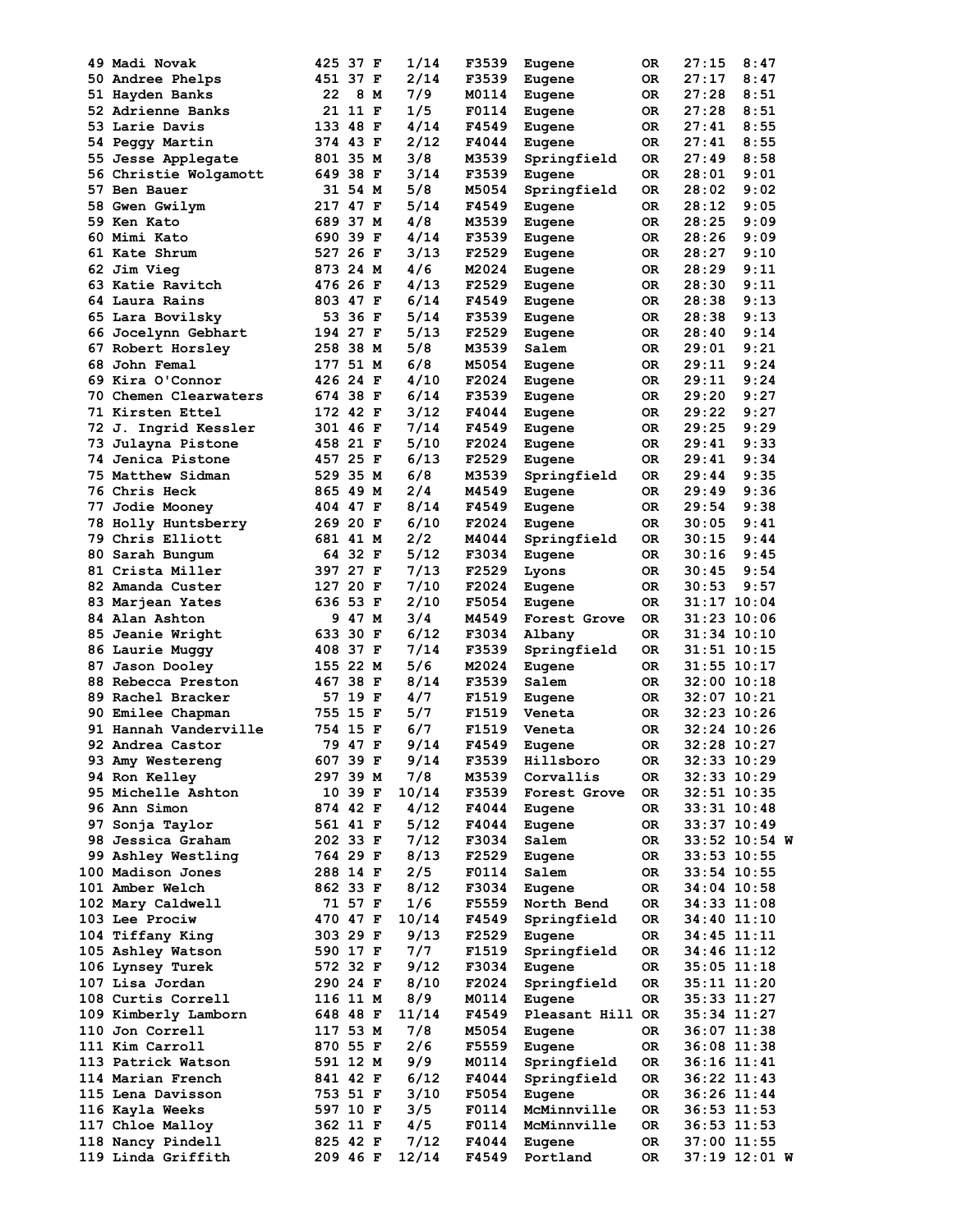| 120 David Lovison        | 347 57 M             | 4/8            | M5559          | Eugene           | 0R         | 37:33 12:05                |
|--------------------------|----------------------|----------------|----------------|------------------|------------|----------------------------|
| 121 Penny Hoge           | 253 40 F             | 8/12           | F4044          | Eugene           | 0R         | 37:48 12:10 W              |
| 122 Ronald Guziak        | 216 62 M             | 2/3            | M6064          | Albant           | 0R         | 37:52 12:11 W              |
| 123 Jim Origliosso       | 431 57 M             | 5/8            | M5559          | Pleasant Hill OR |            | $37:56$ $12:13$            |
| 124 Jennifer Duringer    | 821 33 F             | 10/12          | F3034          | Brownsville      | 0R         | 38:25 12:22                |
| 125 Jessica Sidman       | 528 35 F             | 11/14          | F3539          | Springfield      | OR.        | 39:42 12:47                |
| 126 Colene Doll          | 153 52 F             | 4/10           | F5054          | Eugene           | OR.        | 40:53 13:10 W              |
| 127 Bob Swank            | 556 59 M             | 6/8            | M5559          | Eugene           | 0R         | 40:54 13:10 W              |
| 128 Darlene Gotzman      | 201 73 F             | 1/1            | F7099          | Eugene           | OR         | 41:43 13:26                |
| 129 Wynn Marshall        | 373 53 F             | 5/10           | F5054          | Troutdale        | 0R         | 41:44 13:26                |
| 130 Jim Wiley            | 616 59 M             | 7/8            | M5559          | Eugene           | OR         | 42:51 13:48                |
| 131 Suzi Wiley           | 617 59 F             | 3/6            | F5559          | Eugene           | OR         | 42:51 13:48                |
| 132 Vance McIntyre       | 387 24 M             | 6/6            | M2024          | Eugene           | 0R         | 44:49 14:26 W              |
| 133 Laurie Trieger       | 782 46 F             | 13/14          | F4549          | Eugene           | OR         | 45:07 14:32                |
| 134 Jennifer Jordan      | 781 39 F             | 12/14          | F3539          | Eugene           | OR         | 45:08 14:32                |
| 135 Jean Lee             | 331 33 F             | 11/12          | F3034          | Corvallis        | 0R         | 46:04 14:50                |
| 136 Karen Lee            | 332 51 F             | 6/10           | F5054          | Eugene           | 0R         | 46:27 14:57 W              |
| 137 Stephen Driver       | 156 46 M             | 4/4            | M4549          | Eugene           | OR.        | $46:57$ 15:07              |
| 138 Monica Welch         | 603 58 F             | 4/6            | F5559          | Eugene           | OR.        | 47:16 15:13 W              |
| 139 Bridgot Welch        | 602 22 F             | 9/10           | F2024          | Eugene           | OR         | 47:16 15:13 W              |
| 140 Sarah Smith          | 700 27 F             | 10/13          | F2529          | Veneta           | 0R         | 48:15 15:32 W              |
| 141 Alaina Harrison      | 223 25 F             | 11/13          | F2529          | Veneta           | OR.        | 48:15 15:32 W              |
| 142 Patricia Barajas     | 24 42 F              | 9/12           | F4044          | Eugene           | OR         | 49:26 15:55                |
| 143 Maryjoe Sahara       | 817 58 F             | 5/6            | F5559          | Eugene           | OR         | 49:36 15:58                |
| 144 Kera Every           | 776 34 F             | 12/12          | F3034          | Reedsport        | OR         | 49:47 16:02                |
| 145 Linda Dietz          | 150 68 F             | 1/1            | F6569          | Eugene           | 0R         | 49:47 16:02 W              |
| 146 Jeannine Parisi      | 744 40 F             | 10/12          | F4044          | Eugene           | 0R         | 50:04 16:07 W              |
| 147 Mercy McDonald       | 743 35 F             | 13/14          | F3539          | Eugene           | OR         | 50:05 16:08 W              |
| 148 Karen Hyatt          | 788 44 F             | 11/12          | F4044          | Eugene           | 0R         | 50:06 16:08                |
| 149 Debbie Dooley        | 154 54 F             | 7/10           | F5054          | Eugene           | OR         | 50:56 16:24 W              |
| 150 Denise Lindley       | 739 52 F             | 8/10           | F5054          | Springfield      | OR         | 51:35 16:36 W              |
| 151 P. Steve Stuart      | 554 57 M             | 8/8            | M5559          | Eugene           | OR         | 51:35 16:36 W              |
| 152 Leesa Skordahl       | 741 51 F             | 9/10           | F5054          | Springfield      | 0R         | 51:37 16:37 W              |
| 153 Tana Stuart          | 740 51 F             | 10/10          | F5054          | Eugene           | 0R         | 51:37 16:37 W              |
| 154 Paula Liebreich      | 339 61 F             | 1/2            | F6064          |                  | 0R         | 52:38 16:57 W              |
| 155 Max Liebreich        | 338 63 M             | 3/3            | M6064          | Eugene           | OR         | 52:38 16:57 W              |
|                          |                      | 6/6            | F5559          | Eugene           |            |                            |
| 156 Cindy McLaren        | 388 56 F             |                |                | Eugene           | OR.        | 53:53 17:21 W              |
| 157 Jeannine McIntyre    | 385 28 F             | 12/13          | F2529<br>F2529 | Eugene           | OR.<br>OR. | 53:53 17:21 W              |
| 158 Emily Reed           | 808 28 F<br>186 44 F | 13/13<br>12/12 | F4044          | Drain            | 0R         | 54:51 17:40<br>58:06 18:42 |
| 159 Lisa Myobun Freinkel |                      | F              |                | Eugene           |            |                            |
| 160 Tari Norris          | 423                  |                |                | Eugene           |            | OR 1:01:15 19:43           |
| 161 Clay Norris          | 422 52 M             | 8/8            | M5054          | Eugene           |            | OR 1:01:17 19:44 W         |
| 162 Alexandra Pandolfi   | 437 11 F             | 5/5            | F0114          | Eugene           |            | OR 1:02:44 20:12 W         |
| 163 Elaine Pandolfi      | 438 45 F             | 14/14          | F4549          | Eugene           |            | OR 1:02:45 20:12 W         |
| 164 Camille Stoudt       | 703 23 F             | 10/10          | F2024          | Eugene           |            | OR 1:03:16 20:22           |
| 165 Ryan Kelley          | 298 36 M             | 8/8            | M3539          | Springfield      |            | OR 1:06:42 21:28 W         |
| 166 Tammy Eames          | 166 37 F             | 14/14          | F3539          | Springfield      |            | OR 1:06:42 21:29 W         |
| 167 Janet Campbell       | 769 63 F             | 2/2            | F6064          | Eugene           |            | OR 1:19:31 25:36           |

### **5K Award Results**

|                | ********** FEMALE OVERALL RESULTS ***********       |                                |                  |       |               |           |       |                |
|----------------|-----------------------------------------------------|--------------------------------|------------------|-------|---------------|-----------|-------|----------------|
|                | 1 Liz James                                         | 33 Eugene                      |                  |       | OR 18:59 6:07 |           |       |                |
|                | 2 Charlie Solomon                                   | 46 Junction City OR 19:53 6:24 |                  |       |               |           |       |                |
|                | 3 Kd Solomon                       17 Junction City |                                |                  |       | OR 22:12 7:09 |           |       |                |
|                | ********** MALE OVERALL RESULTS ***********         |                                |                  |       |               |           |       |                |
|                | 1 Alex Jones                                        | 20 Spfld                       |                  | OR DR | $16:18$ 5:15  |           |       |                |
|                | 2 Dennis Brands                                     | 23 Canby                       |                  |       | OR 16:18 5:15 |           |       |                |
|                | 3 Robert Wayner                                     | 27 Eugene                      |                  |       | OR 16:38 5:22 |           |       |                |
|                |                                                     | MALE AGE GROUP: 1 - 14         |                  |       |               |           |       |                |
| 1              | 685 Jenner Higgins 5 10 Eugene                      |                                |                  |       |               | OR.       | 19:37 | 6:19           |
| $\overline{2}$ | 842 Darin French                                    | 5 13 Springfield               |                  |       |               | OR D      | 21:59 | 7:05           |
| 3              | 678 Valdemar Crispin Quin 5 12 Eugene               |                                |                  |       |               | OR DR     | 23:00 | 7:25           |
|                |                                                     | FEMALE AGE GROUP: 1 - 14       |                  |       |               |           |       |                |
| 1              | 21 Adrienne Banks                                   |                                | 5 11 Eugene      |       |               | OR.       |       | $27:28$ $8:51$ |
| $\mathbf{2}$   | 288 Madison Jones                                   |                                | 5 14 Salem       |       |               | OR DR     |       | $33:54$ 10:55  |
| 3              | 597 Kayla Weeks                                     |                                | 5 10 McMinnville |       |               | <b>OR</b> |       | $36:53$ 11:53  |
|                |                                                     | MALE AGE GROUP: 15 - 19        |                  |       |               |           |       |                |
| 1              | 335 Jeffrey Levine                                  |                                | 5 18 Eugene      |       |               | OR        | 17:29 | 5:38           |
| $\mathbf{2}$   | 736 Travis Bradley                                  |                                | 5 16 Eugene      |       |               | OR.       | 22:41 | 7:19           |
|                |                                                     |                                |                  |       |               |           |       |                |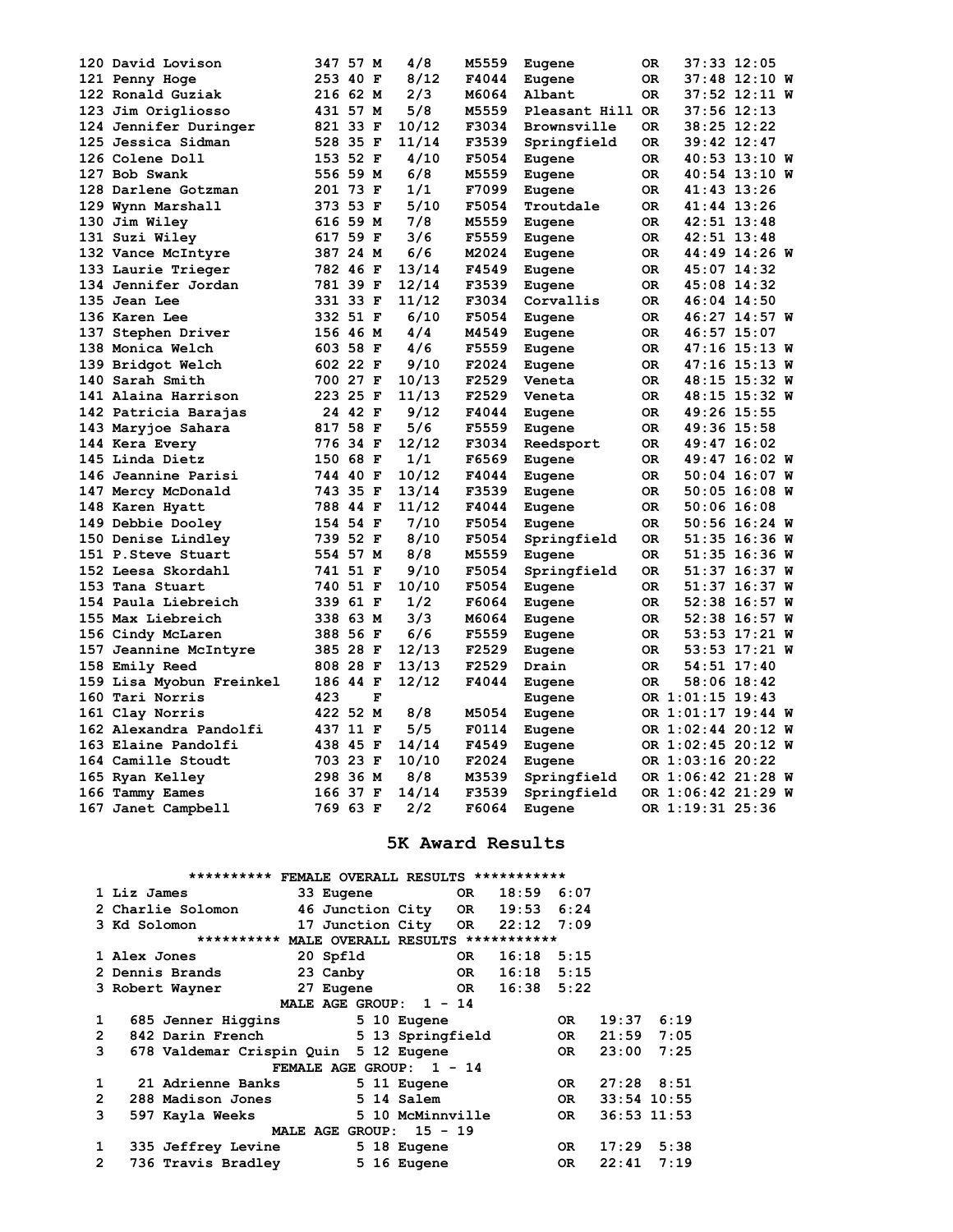|                | FEMALE AGE GROUP: 15 - 19                                                                         |                 |                                |      |
|----------------|---------------------------------------------------------------------------------------------------|-----------------|--------------------------------|------|
| 1              |                                                                                                   | OR <sub>.</sub> | 22:12                          | 7:09 |
| $\mathbf{2}$   | 733 Kd Solomon                   5 17 Junction City<br>844 Shauna Collins           5 17 Roseburg | OR DR           | 24:38 7:56                     |      |
| 3              | 623 Rheanna Williams 5 15 Eugene                                                                  |                 | OR 24:48                       | 7:59 |
|                | MALE AGE GROUP: 20 - 24                                                                           |                 |                                |      |
| $\mathbf{1}$   |                                                                                                   |                 | OR 16:18 5:15<br>OR 16:18 5:15 |      |
| $\overline{2}$ |                                                                                                   |                 |                                |      |
| 3              | 824 Gino Gaddini 5 20 Eugene                                                                      | OR DR           | 16:50                          | 5:26 |
|                | <b>FEMALE AGE GROUP: 20 - 24</b>                                                                  |                 |                                |      |
| $\mathbf{1}$   | 135 Julie Decourcey 5 20 Eugene                                                                   | <b>OR</b>       | $22:33$ 7:16                   |      |
| $\mathbf{2}$   | 549 Courtney Stephenson 5 23 Springfield                                                          | OR              | 26:11                          | 8:26 |
|                | 5 23 Springfield<br>3 47 Alysha Best                                                              | OR DO           | 26:16                          | 8:28 |
|                | MALE AGE GROUP: 25 - 29                                                                           |                 |                                |      |
| 1              | 823 Robert Wayner 5 27 Eugene                                                                     | OR DR           | $16:38$ $5:22$                 |      |
| $\mathbf{2}$   | 620 Dalen Willhite 5 25 Eugene                                                                    | OR              | $21:29$ 6:55                   |      |
| 3              |                                                                                                   | OR              | 21:42                          | 6:59 |
|                | 833 Frank Folino 5 27 Eugene<br>FEMALE AGE GROUP: 25 - 29                                         |                 |                                |      |
|                | 5 29 Springfield OR                                                                               |                 |                                |      |
| 1              | 575 Christy Ulch                                                                                  |                 | 26:15                          | 8:27 |
|                | 2 832 Angelica Calderon 5 25 Eugene                                                               | OR              | 27:14                          | 8:46 |
| 3              | 527 Kate Shrum<br>5 26 Eugene                                                                     | OR              | 28:27                          | 9:10 |
|                | MALE AGE GROUP: 30 - 34                                                                           |                 |                                |      |
| 1              |                                                                                                   |                 |                                |      |
| $\overline{2}$ |                                                                                                   |                 |                                |      |
|                | <b>FEMALE AGE GROUP: 30 - 34</b>                                                                  |                 |                                |      |
| 1              | 748 Liz James 5 33 Eugene<br>239 Bevin Helm 5 34 Eugene<br>806 Kody Gabriel 5 31 Springfield      | OR              | 18:59                          | 6:07 |
| $\mathbf{2}$   |                                                                                                   | OR DR           | $23:18$ 7:30                   |      |
| 3              |                                                                                                   | OR              | 25:46                          | 8:18 |
|                | MALE AGE GROUP: 35 - 39                                                                           |                 |                                |      |
| $\mathbf{1}$   | 815 Patrick O'Donnell 5 39 Eugene                                                                 |                 | OR 19:01 6:08                  |      |
| $\overline{2}$ |                                                                                                   |                 | OR 25:28 8:12                  |      |
| 3              | 675 Matt Clearwaters 5 38 Eugene 100 OR<br>801 Jesse Applegate 5 35 Springfield 100 OR            |                 | 27:49                          | 8:58 |
|                | <b>FEMALE AGE GROUP: 35 - 39</b>                                                                  |                 |                                |      |
| 1              |                                                                                                   |                 | OR 27:15 8:47                  |      |
| $\mathbf{2}$   |                                                                                                   | OR              | 27:17                          | 8:47 |
| 3              | 649 Christie Wolgamott 5 38 Eugene                                                                | OR              | 28:01                          | 9:01 |
|                | MALE AGE GROUP: 40 - 44                                                                           |                 |                                |      |
| $\mathbf{1}$   | 271 Joel Iboa<br>5 41 Eugene                                                                      | OR              | 24:41                          | 7:57 |
| $\mathbf{2}$   | 5 41 Springfield OR<br>681 Chris Elliott                                                          |                 | 30:15                          | 9:44 |
|                |                                                                                                   |                 |                                |      |
|                | FEMALE AGE GROUP: 40 - 44                                                                         | <b>OR</b>       | $26:45$ 8:37                   |      |
| $\mathbf{1}$   |                                                                                                   |                 |                                |      |
| $\mathbf{2}$   |                                                                                                   | <b>OR</b>       | $27:41$ 8:55                   |      |
| 3              | 172 Kirsten Ettel 5 42 Eugene                                                                     | OR              | $29:22$ $9:27$                 |      |
|                | MALE AGE GROUP: 45 - 49                                                                           |                 |                                |      |
| $\mathbf{1}$   | 724 Eric&nick Defreest 5 46 Eugene                                                                | <b>OR</b>       | 26:42 8:36                     |      |
| 2              | 865 Chris Heck<br>5 49 Eugene                                                                     | OR              | 29:49                          | 9:36 |
| 3              | 9 Alan Ashton<br>5 47 Forest Grove                                                                | OR              | $31:23$ $10:06$                |      |
|                | FEMALE AGE GROUP: 45 - 49                                                                         |                 |                                |      |
| 1              | 5 46 Junction City<br>732 Charlie Solomon                                                         | OR.             | 19:53                          | 6:24 |
| $\mathbf{2}$   | 5 48 Eugene<br>751 Carolyn Ulrich                                                                 | OR.             | 24:20                          | 7:50 |
| 3              | 84 Charlene Chamberlain<br>5 47 Elmira                                                            | OR              | 25:54                          | 8:21 |
|                | <b>MALE AGE GROUP:</b><br>$50 - 54$                                                               |                 |                                |      |
| 1              | 668 Mark Andersen<br>5 51 Eugene                                                                  | 0R.             | 19:48                          | 6:23 |
| $\mathbf{2}$   | 389 Randy McLaws<br>5 54 Springfield                                                              | OR              | 24:24                          | 7:51 |
| 3              | 834 Barry Mattfield<br>5 54 Eugene                                                                | OR              | 26:24                          | 8:30 |
|                | $50 - 54$<br><b>FEMALE AGE GROUP:</b>                                                             |                 |                                |      |
| 1              | 757 Celeste Kuta<br>5 52 Eugene                                                                   | OR .            | $23:16$ 7:30                   |      |
| 2              | 636 Marjean Yates<br>5 53 Eugene                                                                  | OR              | $31:17$ $10:04$                |      |
| 3              | 753 Lena Davisson<br>5 51 Eugene                                                                  | OR              | 36:26 11:44                    |      |
|                | MALE AGE GROUP: 55 - 59                                                                           |                 |                                |      |
|                | 5 57 Sutherlin                                                                                    |                 |                                | 7:00 |
| 1              | 334 Doug Lester                                                                                   | 0R.             | 21:43                          |      |
| 2              | 5 57 Springfield<br>538 Daniel Smith                                                              | OR DO           | 23:15                          | 7:29 |
| 3              | 5 58 Corvallis<br>415 Brian Nicol                                                                 | OR              | 27:01                          | 8:42 |
|                | FEMALE AGE GROUP: 55 - 59                                                                         |                 |                                |      |
| 1              | 71 Mary Caldwell<br>5 57 North Bend                                                               | OR              | 34:33 11:08                    |      |
| $\mathbf{2}$   | 870 Kim Carroll<br>5 55 Eugene                                                                    | OR              | $36:08$ 11:38                  |      |
| з              | 617 Suzi Wiley<br>5 59 Eugene                                                                     | OR              | $42:51$ $13:48$                |      |
|                | MALE AGE GROUP: 60 - 64                                                                           |                 |                                |      |
| 1              | 5 64 Eugene<br>818 Dave McJunki n                                                                 | OR              | $22:44$ 7:19                   |      |
| $\mathbf{2}$   | 216 Ronald Guziak<br>5 62 Albany                                                                  | OR.             | $37:52$ $12:11$                |      |
| 3              | 5 63 Eugene<br>338 Max Liebreich                                                                  | 0R              | 52:38 16:57                    |      |